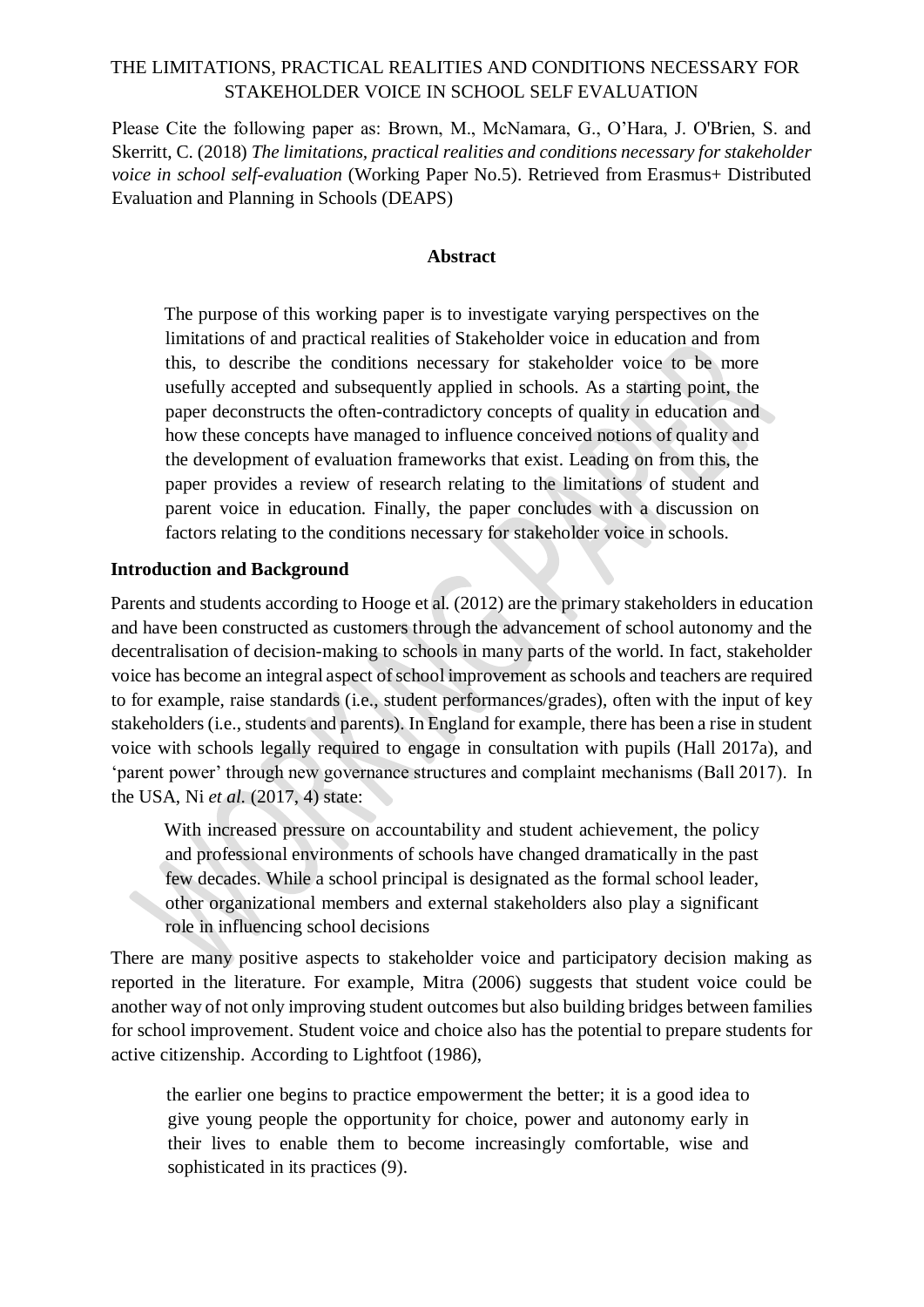On the other hand, while stakeholder voice is often promoted as being an empowering process that can enhance the quality of education in schools; in the case of parent voice, Harris and Goodall (2008) state that 'most schools are involving parents in school-based activities in a variety of ways, but the evidence shows that this has little, if any, impact on subsequent learning and achievement of young people' (277). Indeed, the literature on parent and student voice is not uniformly positive (Anderson and Minke 2007) and the inculcation of student voice in aspects of school evaluation such as teacher performance are somewhat contentious (Flutter 2007). In fact, according to Fielding (2001), very often, teachers and other members of a school community do not believe that student voice is important, relevant or appropriate to long held beliefs on the primary purpose of education; that is, to facilitate the attainment of new knowledge and skills required to achieve maximum outputs derived from standardised test scores. This point is starkly illustrated by an interview participant in Brown (2012)

Let me tell you, this thing here in the North they have this thing called *Student Voice*. Well in England, they've even got kids on interview panels...which is absolutely ridiculous, but again a lot of it is politically correct, Ms. Marple. And there's also a lot of people in jobs which are not really jobs, but you know the thing...Oh we could dream this one up or we could dream that one up. I mean, at the end of the day, what do you want schools to do? I mean, schools, like hospitals, should be concerned with either curing the people or educating them, instead of, you know, thinking of Mickey Mouse ideals. The average teacher didn't go in to sit there and think up great thoughts. You went in there to teach children…and that's, I think, a lot of it in the last 20 or 30 years has been lost. The enactment of stakeholder voice not only involves changing fundamental norms, values and practices for teachers (Beattie 2012). It also involves a reconceptualization of apodictic conceptions of quality and the shift towards other conceptions of quality such as *quality as fitness for purpose* and *quality as transformation*  (Harvey 1997, Harvey and Green 1993, Harvey and Knight 1996).

With the rise of stakeholder voice that can reside on both sides of the accountability and improvement fault line, the purpose of this paper is to investigate varying perspectives on the limitations of and practical realities of stakeholder voice and from this, to discuss the conditions necessary for stakeholder voice to be more usefully applied in schools. As a starting point, the paper deconstructs the often-contradictory concepts of quality in education and how these concepts have managed to influence conceived and at times, contradictory notions of quality and how they have influenced the various modes of stakeholder evaluations that exist. Next, the paper provides a review of research relating to the limitations of student and parent voice in education. Finally, the paper concludes with a discussion on factors relating to the conditions necessary for stakeholder voice in schools.

#### **Methodology**

Document analysis was used as the research method for this study. According to Bowen (2009), document analysis can be utilized as a stand-alone method and can serve varying purposes such as providing background information and historical understandings. It can also be used for the purpose of 'tracking change and development, and verification of findings from other sources' (30). Atkinson and Coffey (2009) also states that 'we have to approach documents for what they are and what they are used to accomplish' (79). This study included an analysis of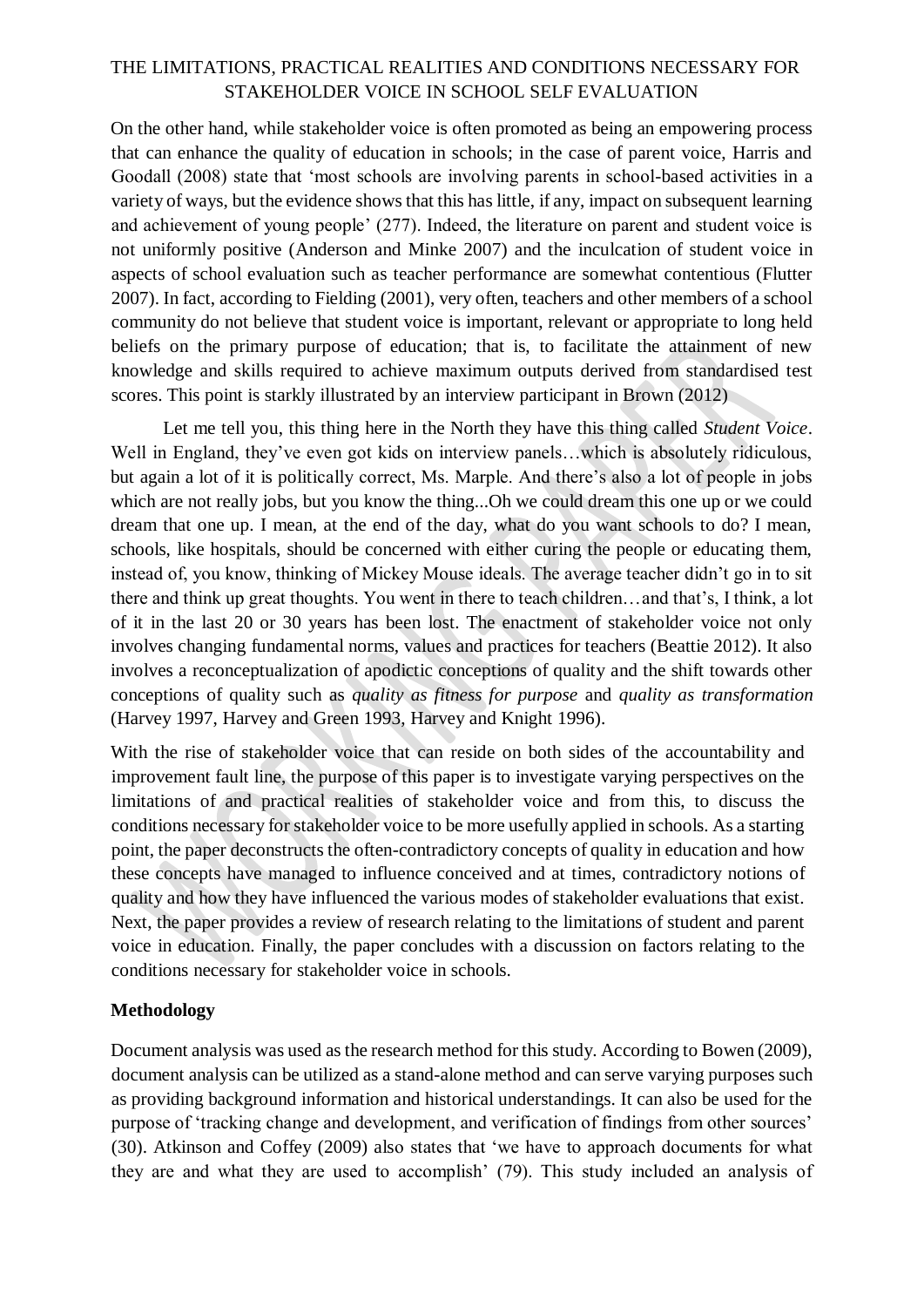documents on varying concepts of quality as well as research relating to stakeholders voice in Europe and elsewhere. Inclusion of documents was limited to peer-reviewed literature that has been published since the 1990's. However, to triangulate results and to form an overall interpretation of the study, the inclusion of documents was also extended to official government policies and publications produced by international organizations. Documents were initially selected based on the author's prior knowledge of the field. Following on from this, key terms were identified for the search strategy. Using these terms, databases were searched for relevant literature. The initial search resulted in the collation of approximately 200 articles. Thematic analysis was then used to identify patterns (Bowen, 2009) emerging in the literature. Documents were then coded using a data extraction form. This involved the production of a summary outline detailing the purpose, method, conclusion and key themes emerging for each document contained in the sample. This process of analysis allowed the researchers to form an overall interpretation of the study.

#### **Changing Conceptions of quality in education**

According to Leu (2005, 4), *'*the argument can be made that education systems are always structured around a vision of quality', resulting in the need for a description of quality as it applies to educational evaluation. If quality is acknowledged as a pre–intellectual, abstract idea, by deconstructing the varying concepts of quality that exist among stakeholders, we have a better chance of understanding the meaning of the word and how it applies to evaluation, we have chance of finding a foundation for the best way to blend the determinants of quality as conceived by stakeholders and we have a better understanding of how tension between the various educational stakeholding groups might arise.

Watty (2003, 217) states that 'deconstructing the abstract concept of quality helps to reveal its dimensions and we may better understand how different stakeholders think about quality' (Watty 2003, 217). Moreover, although most parents or guardians want to send their children to a school where the quality of education is good, Macbeath poses the following questions on quality as it applies to education.

What lies beneath the comment, 'It's a good school'? What meanings are attached to the judgement, and what differing forms do meanings take when pronounced by a politician, a journalist, an inspector, a pupil, a researcher, or a parent recommending their child's school to a neighbour? (2002, 1)

Harvey and Green (1993) and later Harvey and Knight (1996) provide a basis for understanding various judgments relating to comments such as 'It's a good school' by describing five discrete but overlapping conceptions of quality as they apply to education (quality as exceptional, quality as perfection, quality as fitness for purpose and quality as transformational).

#### *Quality as exceptional*

Quality as exceptional is absolute in that quality is achieved if a minimum set of standards are obtained. In theory therefore, a product (school or education system) that has higher sets of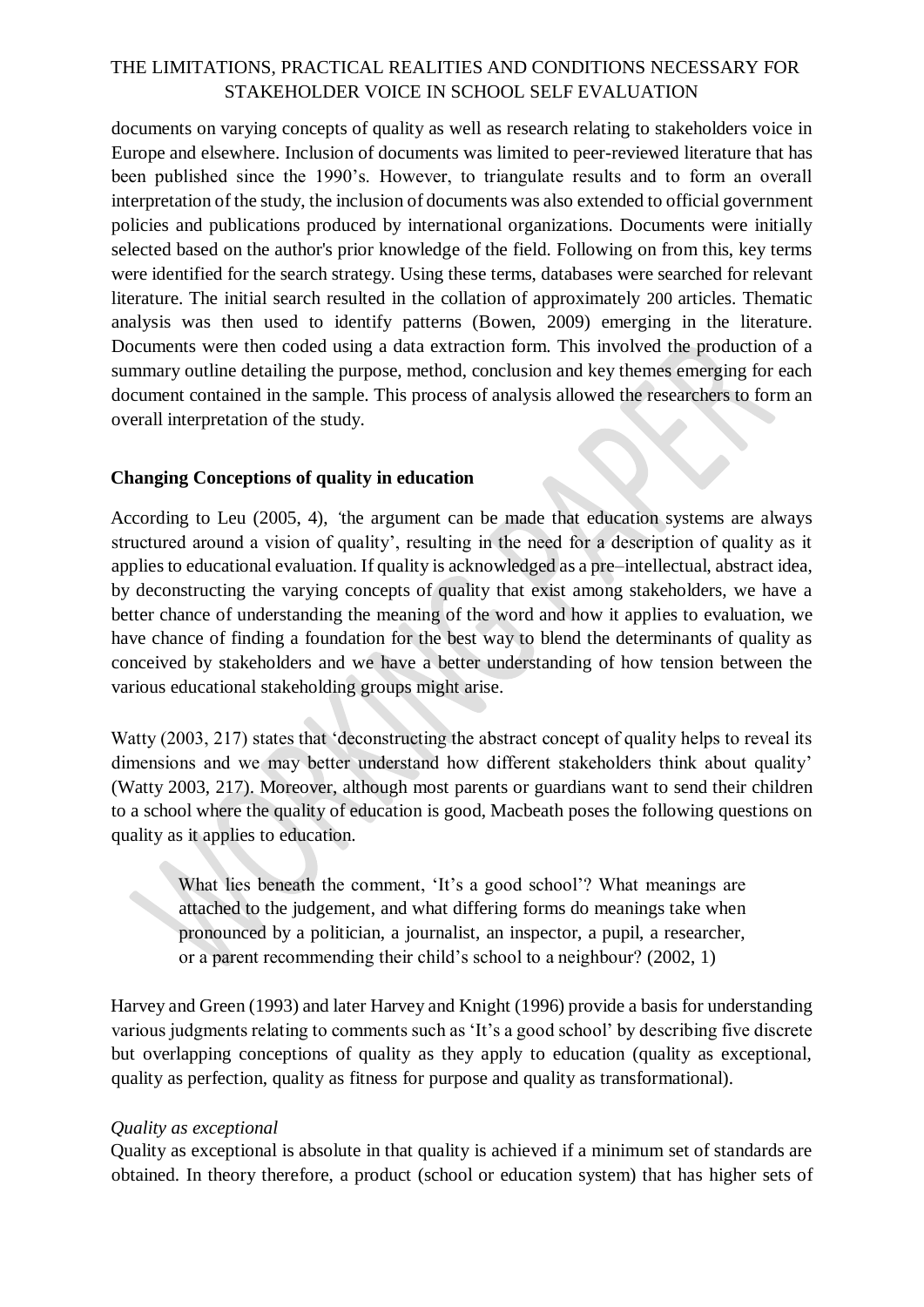standards quite naturally has a higher quality product. Criticisms relating to quality as exceptional are based on the belief that if standards are set too high, they lead to exclusivity in education. MacNair (1994, 4) states, 'traditional British education treats "quality" as exceptional, with testing and selection systems designed, at each stage, to weed out a majority in order to identify the exceptional minority'.

In relation to the various methodologies ascribed to quality as excellence as it applies to evaluation policy and practice, certain questions arise. Does student performance increase as a result of stakeholder voice? Does school improvement in the form of high-stakes test scores improve as a result of stakeholder voice and what effect do high stakes examinations have on the creation of distributed evaluation in schools? Does examination performance have anything to do with the distributed evaluation and planning culture of a school but rather, other contextual factors in and outside of the confines of the school grounds?

### *Quality as perfection*

For quality as perfection the focus shifts away from input/output to the process and specifications required to meet the desired outcomes and customer needs. Quality as perfection seeks to continually ensure that there are zero defects, i.e. there are no faults by involving all those who have a vested interest in the product or service such as students. Related to the role of students in evaluation and planning, a key construct of quality as perfection is the belief that quality is not a top-down process in which the final output is analysed to identify faults. Rather, quality as perfection embraces the concept of distributed decision making and distributes responsibility in organisations where 'the emphasis is on "democratising" quality by making everyone involved in a product or process responsible for quality at each stage' (Harvey and Green 1993, 16).

In education, quality as perfection is typically associated with benchmarks in which, 'The ISO8402 definition of quality is, "The totality of features and characteristics of a product or service that bear on its ability to satisfy stated or implied needs". This view sees quality as satisfying implicit needs and shifts the emphasis back to the producer' (Harvey 2006, 10).

Total Quality Management (TQM) is an example of a benchmark created using quality as perfection. However, contrary to the views of many teachers, TQM philosophies emanate from the belief that introducing TQM philosophy in the education sector 'implies an economisation of that sector and at the same time an introduction of a new set of values that challenge the traditional educational ones' (Bergquist et al*.* 2005,315). Nonetheless and causing consternation among many teachers, the TQM philosophy might be argued to apply if we accept the contention that the learner is the 'customer' and is a significant part of the process. In this regard, the organisation achieves quality if its products are developed to meet customer/learner needs and as a result, the voice of the customer to improve the product is essential. However, this underlying assumption questions the concept of the learner as a customer and has not gone without criticism in its application to education.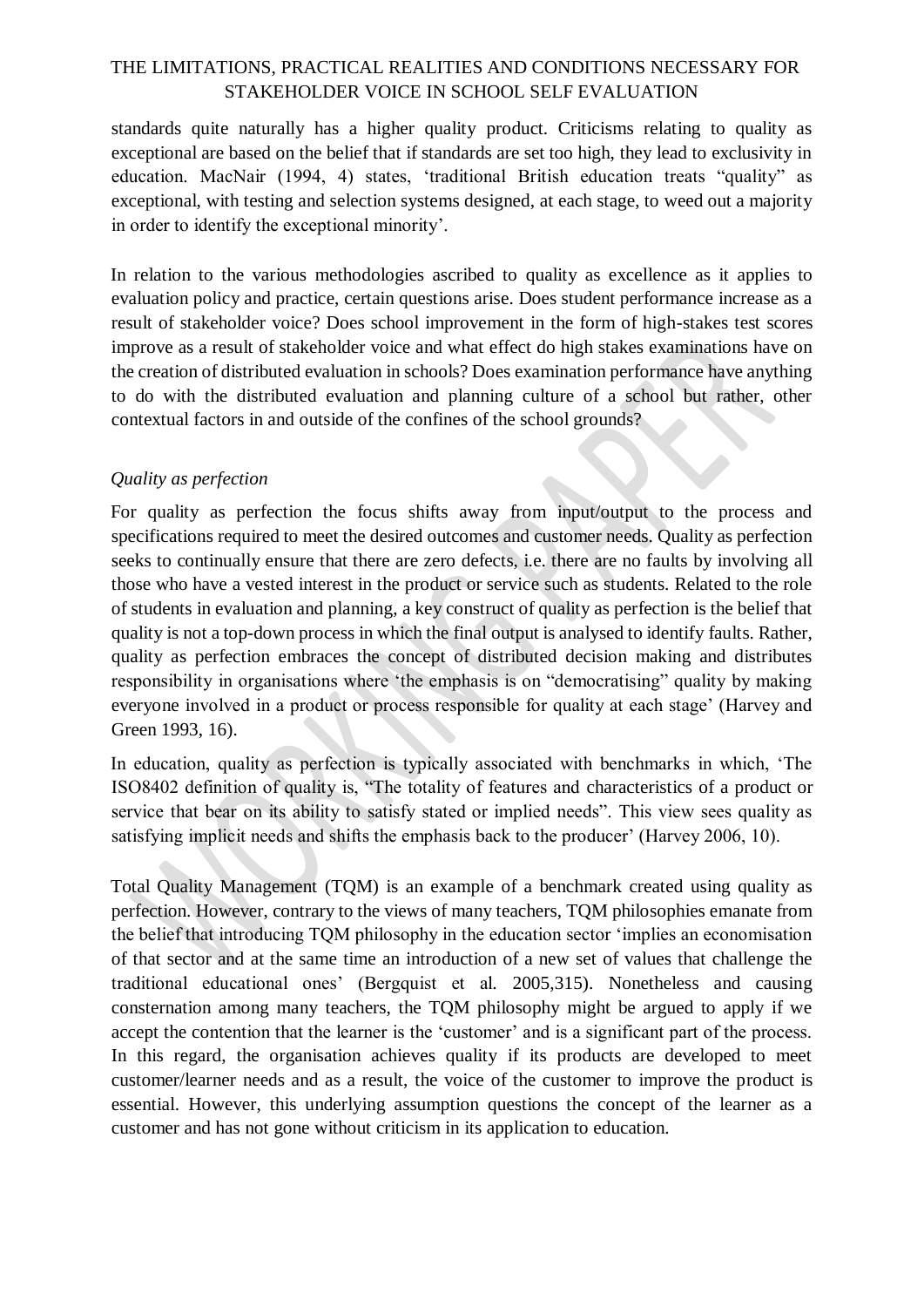From an educational perspective, customers are not always students. Other stakeholders, such as parents, inspectors, future educational providers and employers, are also inextricably linked to the process of satisfying educational outcomes in schools. Based on this expansion of the definition of customer in an education system, Bergquist et al. (2005, 316) asks 'whose expectations, demands or needs should be fulfilled? The reality might look that way and, therefore, require a broader overview of which customer needs should be prioritised and which should not'. Indeed, according to Pearce and Wood (2016), due to the pressures that schools themselves are facing, it is important to acknowledge that schools and teachers are significantly limited in their capacity to enact such transformative voice initiatives but rather to that which is most important to various internal and external stakeholding groups such as inspectorates and future education providers.

#### *Quality as fitness for purpose*

Whereas quality as excellence is concerned with inputs and outputs, quality as perfection is concerned more with *doing the right things well.* Quality as fitness for purpose can be viewed from two varying perspectives: satisfying customer/leaner needs and realising provider goals. From the perspective of satisfying customer/learner needs, a quality product or service is one that conforms to customer-determined specifications while its providers recognise that purposes may change over time and subsequently require the re-evaluation of the specification. In education, it is used in various ways. For example, if one of the purposes of compulsory education is to prepare students for active citizenship, the question one then asks is: is secondary education providing enough training for students to recognise their rights and fulfil their responsibilities in a balanced manner? According to Harvey and Greene (1993, 18), although requirements may appear to originate with the customer, 'customer requirements or needs are determined by the producer or provider'. Therefore, the concept of the learner as a customer is contested. Harvey and Greene (1993, 18) pose the following question: 'Is the customer the service user (the students) or those who pay for the service (the government, the employers)?' In addition, is the question, 'Is the student the customer, the product, or both?' (Collins, Cockburn and MacRobert 1990 cited in Harvey and Green 1993) pertinent to neoliberal ideologies of wealth derived from knowledge?

In theory, because students are also consumers of education, it is reasonable to suggest that they have some influence in determining the services offered. In reality, however, and in compulsory-level education systems in which the curriculum is primarily determined by external agencies, students and parents have very little say in determining the shape of the final product as it filters through the agents of educational change in the form of policy makers and curriculum specialists. Students do not typically specify the product. The product is specified by the producer, and the student's role as a customer has only a tokenistic nature. In addition, students 'may not have enough knowledge and experience to know what they need in the long term. Thus, they may not be in a position to judge whether their needs are being met' (Harvey and Green 1993, 21).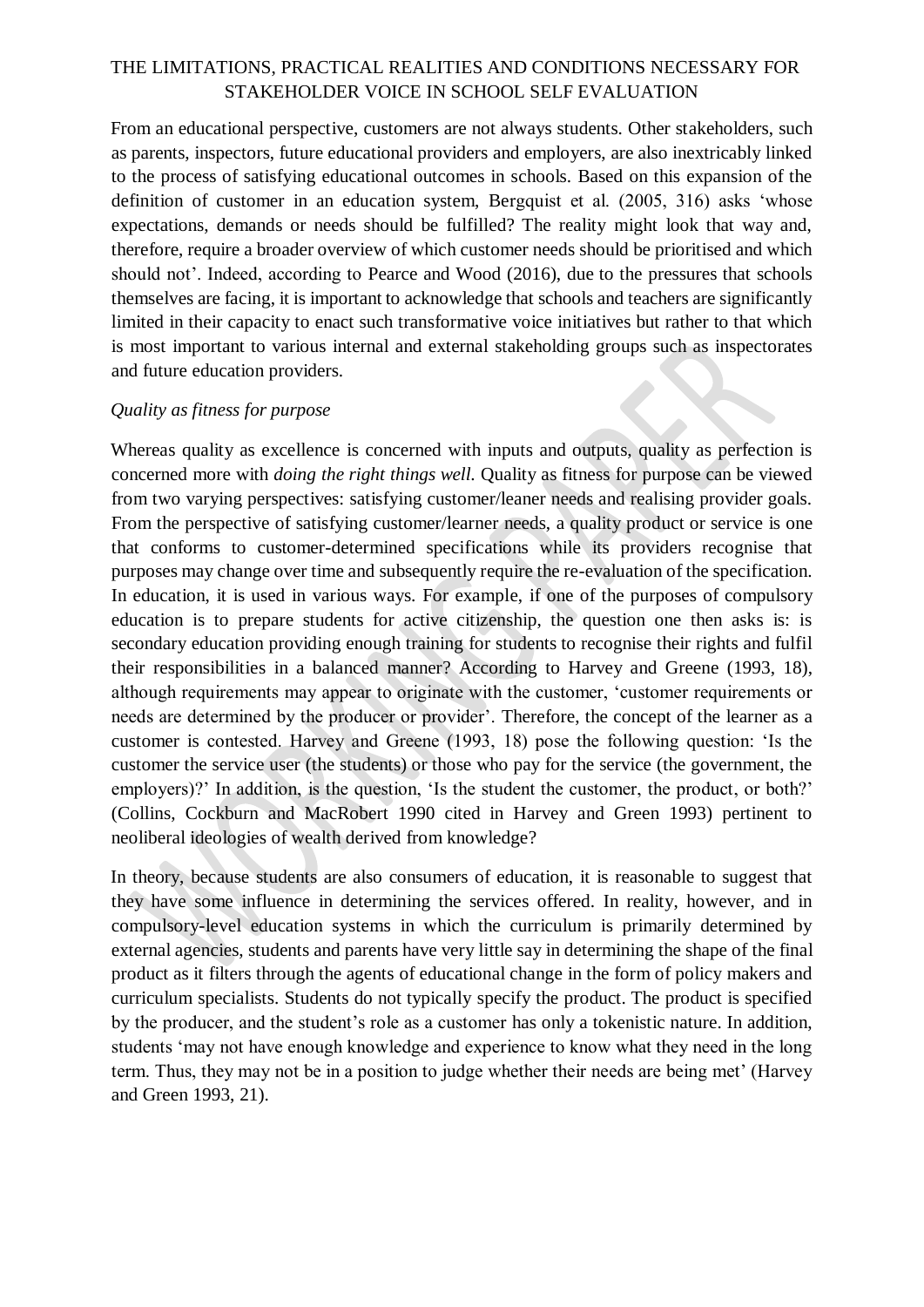Although studies on evaluation policy and practice have found students to be valuable in conducting evaluations, in the case of Ireland, Dillon (2012) found that students did not have the required capacity to be of any significant value to the evaluation process.

Though there are a number of studies which indicate that students are effective and valuable contributors to evaluation initiatives which place them in such roles, the students participating in this study were limited by their experience of evaluation and could not be expected to imagine these possibilities. (Dillon 2012, 122)

Fitness for purpose also attempts to fulfil the stated objectives that are identified in mission statements, visions, etc. created by the organisation and the consumer/student. According to Van Berkel and Wolfhagen (2002), fitness for purpose is the most undisputed definition of quality because it allows various stakeholders such as parents, students and teachers to define their purpose in their mission statements, objectives and plans. From this perspective, quality is demonstrated by realistically attempting to achieve these objectives. Woodhouse (1999 in Van Berkel and Wolfhagen 2002, 337) states that fitness for purpose 'allows variability in institutions, rather than forcing them to be clones of one another'. Van Berkel and Wolfhagen (2002, 337) state that fitness for purpose 'can define as clearly as possible the criteria that each stakeholder uses when judging quality and for these competing views to be taken into account when assessments of quality are undertaken'.

However, when an evaluation of quality is undertaken using fitness for purpose as a model for assessing the quality of education provided, two prevailing questions arise: what criteria is used to assess quality and to what extent is the organisation achieving its purpose? The extent to which a school is achieving its purpose normally requires elaborate evaluation frameworks and procedures to assure that quality is maintained and realised. If mechanisms exist to attain quality, then quality can be assured. However, in many jurisdictions it is still unclear who should decide what mechanisms need to be established to assure quality, whether the mechanisms used to assure quality should be internally or externally devised, and who should assess whether the processes (and in many cases, the inclusion of stakeholder voice in the process) are sufficient (or accepted by teachers) to realising the desired outcomes.

## *Quality as transformational*

Quality as transformational seeks to develop and empower the student through the learning process. The concept of quality as transformational is based on the assertion that students are not seen as products, customers, consumers, service users, or clients. Rather, education is 'an on-going process of transformation of the participant' (Harvey, 1997, 138). According to Harvey (1997, 137), 'rather than excellence, value for money, fitness for purpose or defect-free notions of quality… at root, quality is about transformation'. Unlike other concepts of quality, quality as transformation 'arises from the process of change, with a focus on student learning' (Löfström and Nevgi 2007, 313) and *'*institutional changes which might transform student learning' (Newton 2007, 15).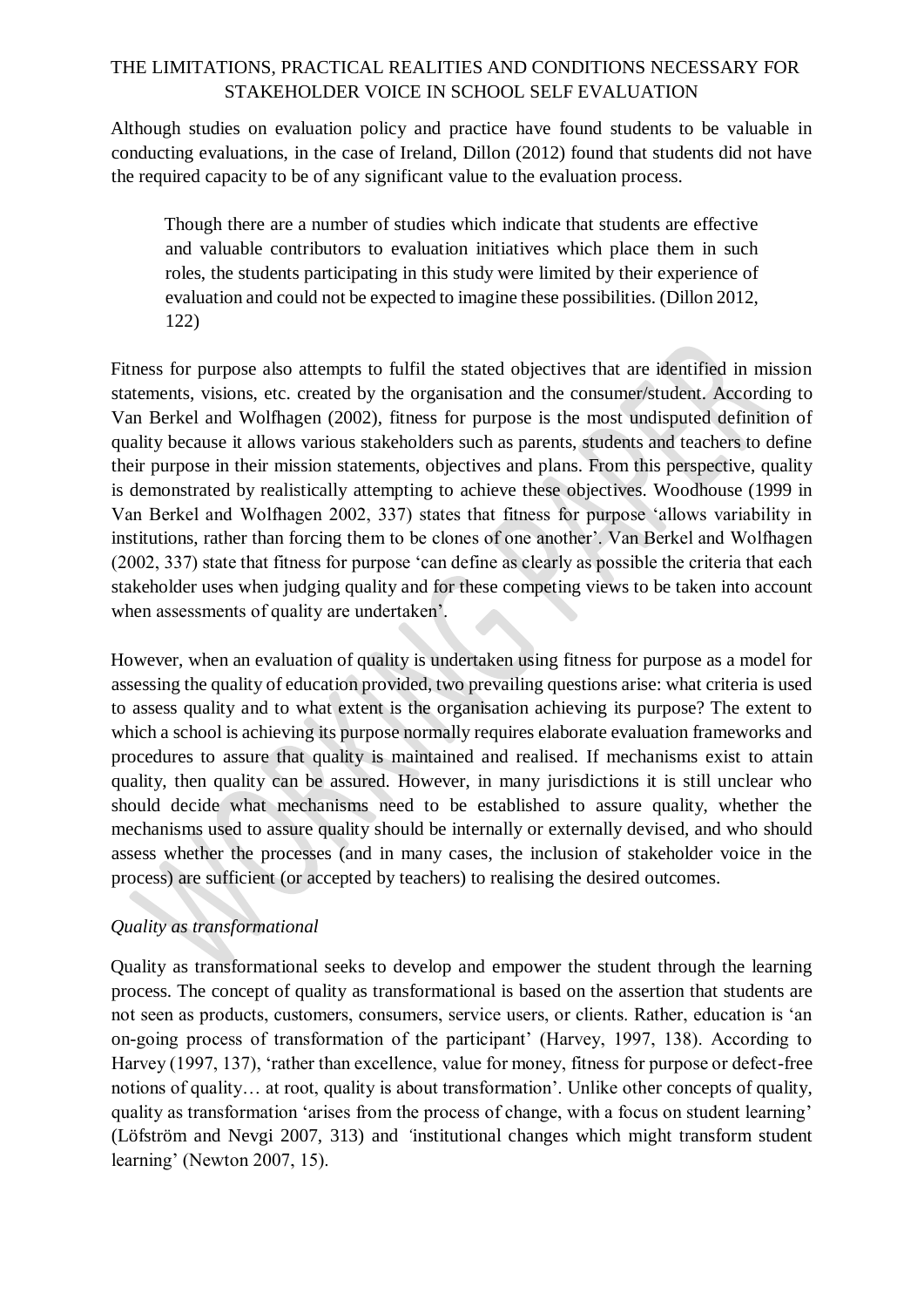Harvey (1997, 138) believes, 'parents, teachers, educationalists from primary schools to universities in a variety of countries prefer, overall, the transformation view of quality'. Despite the almost universally positive attitude towards the concept of quality as transformational, according to Harvey, when referring to the education system in the United Kingdom, a greater emphasis has been placed on quality monitoring in education through various voices, much to the detriment of the transformational process of learning.

Quality monitoring in the UK has been beset by overlapping and burdensome processes, competing notions of quality, a failure to engage learning and transformation, and a focus on accountability and compliance. This has been compounded by a lack of trust. (Harvey 2005, 271)

In relation to the various evaluation frameworks that exist to assure and improve quality, Carmichael et al*.* (2001, 451) state that 'when looked at from the perspective of the individual learner, there is a strong case for student learning to be placed at the very heart of quality systems in all sectors of education, and also therefore in related sectorial quality assurance programmes and processes'. To ascertain and improve the quality of the learning experience, Chung Sea Law (2010, 65) states that 'more attention should be paid to the student experience (Tam, 2001) in general, and student learning (Richardson, 2000) in particular' and as result, quite naturally, the experience of students should be a core component of evaluation and planning initiatives.

Although the frameworks that are used to evaluate the varied concepts of quality rely heavily on quantitative data and *in camera* qualitative observations, trying to evaluate the transformational quality of student learning outcomes over time is a more complex process. Nonetheless, Carmichael et al*.* (2001, 451) state that 'it is not sufficient to only measure that which it is easy to measure, and that it is in fact more challenging (i.e., "harder") to try to assess the often complex factors involved in the nature of the actual learning event'.

Finally, Watty (2003, 214) asserts that 'stakeholder conceptions of quality may not "fit" only one of the five categories and the Harvey and Green (1993) categories can be viewed as a matrix of quality'. Although Harvey's (1993) concepts of quality have the potential to overlap, they do enable the understanding of how the concepts of quality have managed to influence the development of the various evaluation frameworks that exist. They also illustrate how tensions might arise when engaging various stakeholders such as parents, students and teachers in school evaluation, planning and practice. It is this issue that form the next part of the paper.

#### **The limitations and unintended consequences of Student Voice**

As previously stated, student voice has taken centre stage in many jurisdictions (e.g. England and Northern Ireland) and is used for various internal school evaluation and planning activities such as: feedback on school policies; quality assurance, and for staff appointment purposes.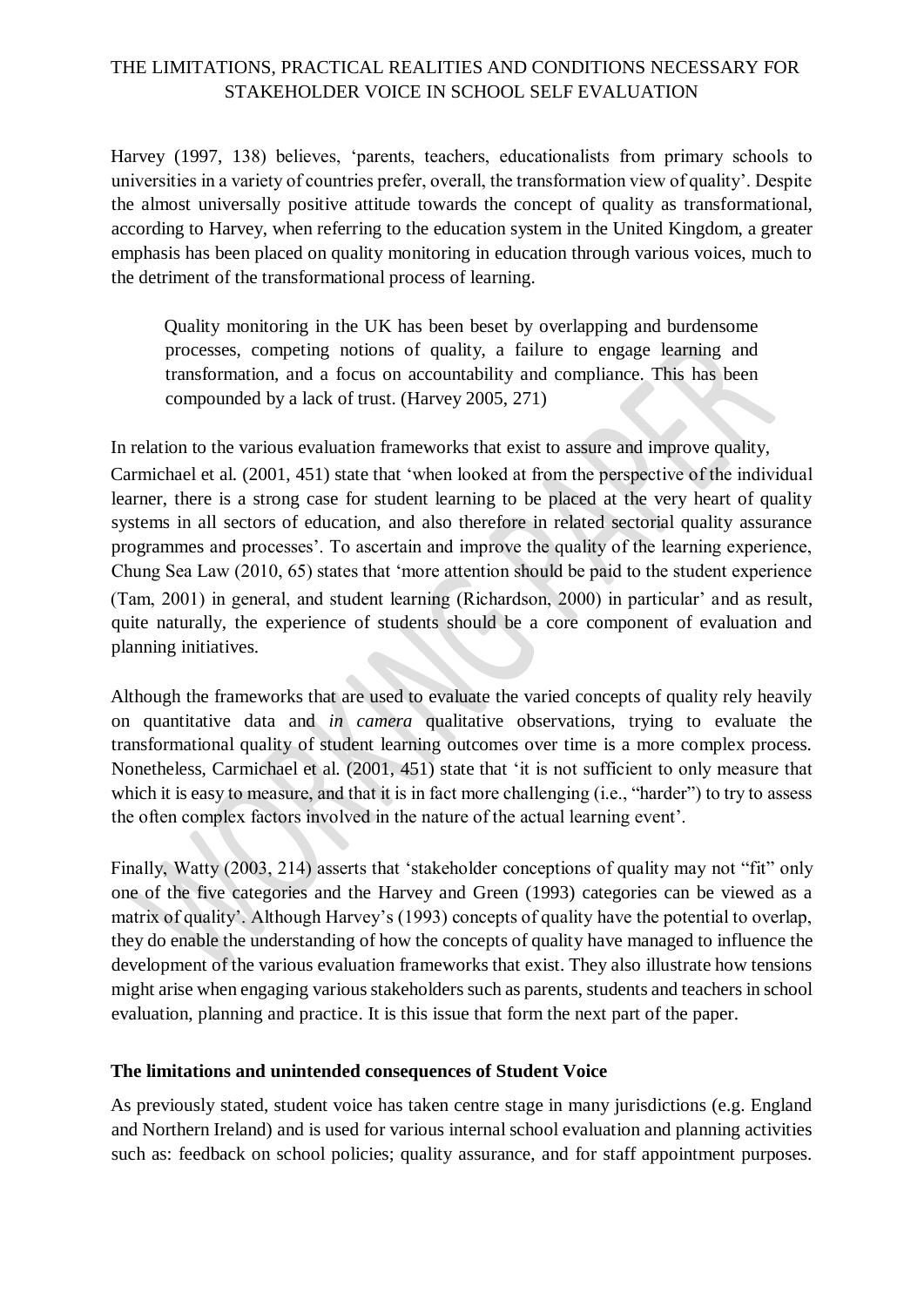However, student voice has by no means become a commonly accepted feature of School Self Evaluation, particularly among teachers.

Issues concerning the the reliability and validity of student input also exist (Burr 2015). An 'ideology of immaturity' often gets in the way of seeing students as responsible and capable (Grace in Rudduck and Fielding 2006) as their world is steeped in social practices that are labelled as 'childish' and/or 'cultish' (Gunter and Thomson 2007). Indeed, teachers, and others, often believe that they know better, or consider young people to be too immature to make a worthwhile contribution (Lodge 2005). As Comeau (in Glover 2015, 27) puts it,

One of the difficulties that organisations face in developing children's' participation is the attitude and culture that views children as too young or vulnerable to be capable of being included in decisions making.

Bragg (2007a, 510), for example, gives some examples of some unsatisfactory answers given by primary school students when asked for their voice on what they would change about school: 'We don't like always having to do English and Maths in the mornings, why can't we do it in the afternoon?' and, 'It's too noisy in our class because the radiator makes a noise.'

Furthermore, during the recruitment process for a new teacher, Bragg (2007a, 512) highlights the unrealistic requests or judgments of students as the teacher recalls the answers she received when she asked the students what kind of teacher they wanted to be hired:

Initially, I get all the standard answers, 'somebody with a sense of humour, kind and pretty', it is like they want a Mary Poppins!

Some students themselves acknowledge student voice as sometimes speaking unrealistically and are accepting of the traditional power structures in schools. For example, when asked about the level of input students have in to 'things like teaching and learning and the curriculum', a secondary school student in Keddie's (2015, 239) study admitted that it is probably best that students do not get much of input into certain areas:

If we did, then we wouldn't have no lessons. So, I think it's a good idea we don't have much say into that!

For some teachers, the lack of credibility of student voice could stem from their disappointment with, and disapproval of elections to student councils. According to a teacher in PérezExpósito's (2015, 363):

No matter how much you explain to them that it (the elections for the student representatives) has to be an electoral process, and what generates the votes are the proposals, they (the student candidates) do the same (as in politics): they give a candy (to the students), promises that are unrealistic…illogical things…we always fall in the absurd.

It is therefore unsurprising that teachers can be reluctant to engage with student voice if they are presented with unrealistic and trivial requests and suggestions, and from students that they may consider not to be taking the democratic process seriously. As Leren (2006) points out, if a student council's primary concern is for the presence of a drinks machine in the school canteen, for example, the lack of motivation among staff to facilitate a democratic school is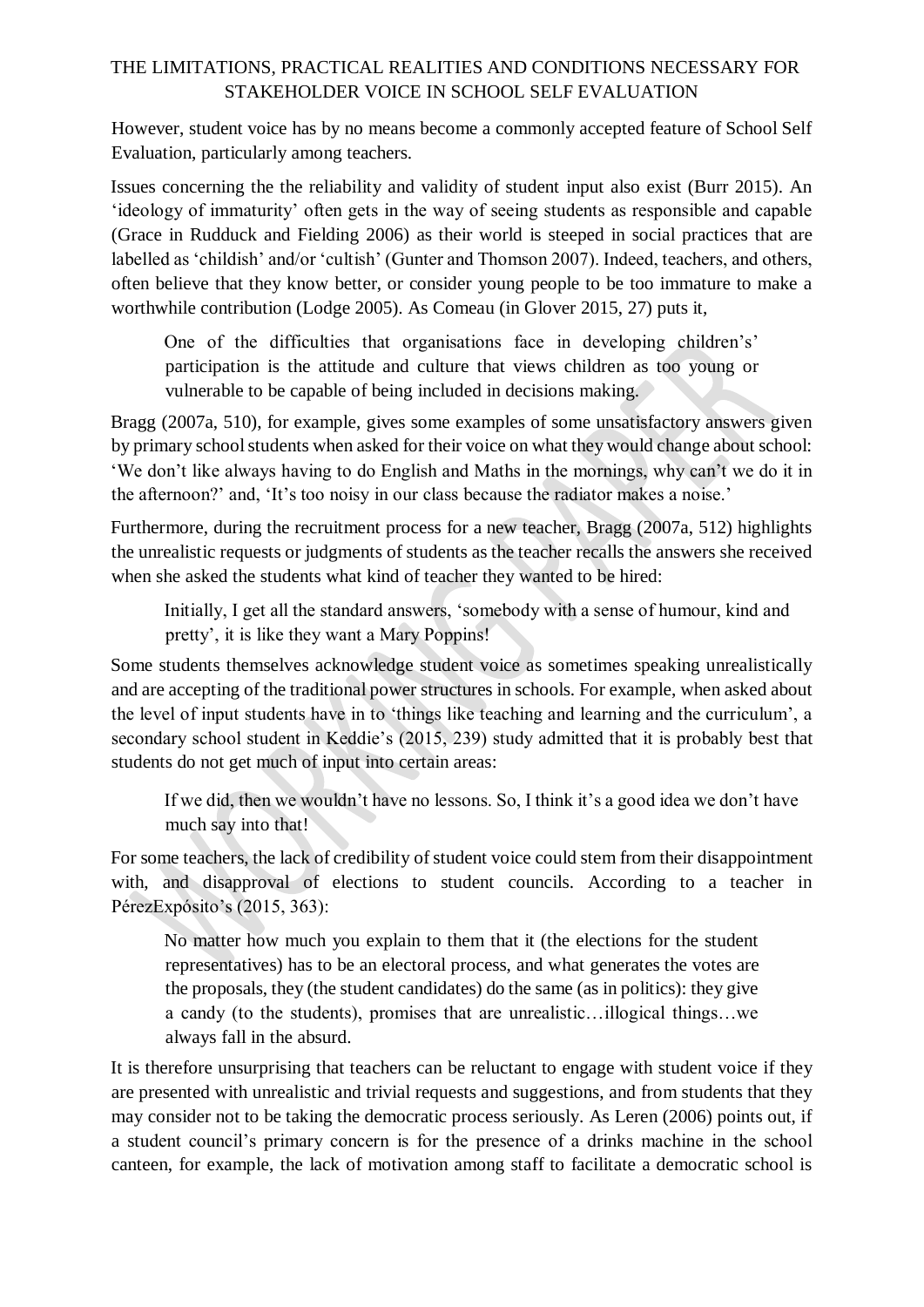understandable. As stated by Devos & Verhoeven (2003) in reference to Guba and Lincoln (1981) 'human behaviour is mediated by the context in which it occurs' (406).

Further limitations of student voice also stem from the actual voice being spoken. Gunter and Thomson (2007) for example, point out that some voices speak louder than others. Some students may struggle to articulate themselves using appropriate language and may be concerned about how their 'contributions' will be perceived by teachers (Hall 2017b), and the more self-assured and articulate students may dominate consultative conversations and be more readily 'heard' (Rudduck and Fielding 2006). According to McIntyre *et al*. (2005), student voice could therefore inadvertently serve as a 'dividing practice' that segregates confident and articulate students from the rest. Keddie (2015) asserts that such 'selective listening' is because 'we wish to hear' the voices of certain students. This mediated form of selective bias is described in Robinson and Taylor (2012, 38) who found that certain groups of students are sometimes invited and/or selected to participate in projects that seek student input:

It just came naturally to choose who to be involved, it's what we do, we use our judgment to choose who we think is the most suited (secondary school teacher).

I suppose we didn't really question the fact that staff chose us to be involved, that's just what we're used to in school (secondary school student).

Robinson and Taylor (2012) point out the fact that neither staff or students, questioned such a selection process and a 'taken-for-granted' mode of selective bias was as cultural norm that existed between teachers and students. Keddie (2015), however, points out that it is not only teachers, or adults, who work to maintain these power relations, but students also. Either way, the concept of 'student voice' does not allow for all students to speak and to be heard.

It is unlikely that all staff in a school will be in favour of increasing student voice (Robinson and Taylor 2007). The literature puts forward many reasons why teachers are against student voice, with many raising concerns about the practicalities of implementing stakeholder voice. Issues such as time constraints are regularly cited as preventing teachers from engaging in student voice. Other reasons may include management issues when there are too many students (Lewis and Burman 2008), issues of space, architecture, resources, and timetabling (McIntyre et al. 2005). Woolner et al. (2007) also suggest that there may be problems with consulting students about school design because they will inevitability be moving on as they progress through the system, leaving school staff in a better position to give more balanced, long-term views of needs.

Some teachers also appear to be somewhat dismissive of various conceptions of student voice processes, and defensive about how they consult students in their everyday practice. Cooper and McIntyre  $(1996)^1$  point out that teachers in the absent of formal mechanisms of engagement quite frequently take account of students perspectives as part of their everyday classroom practice. This is evident in the following comments of some teachers, who are reluctant to engage in student voice at a formal level:

but I listen to children all the time anyway! (Bragg 2007a, 509).

<sup>1</sup> Pedder

1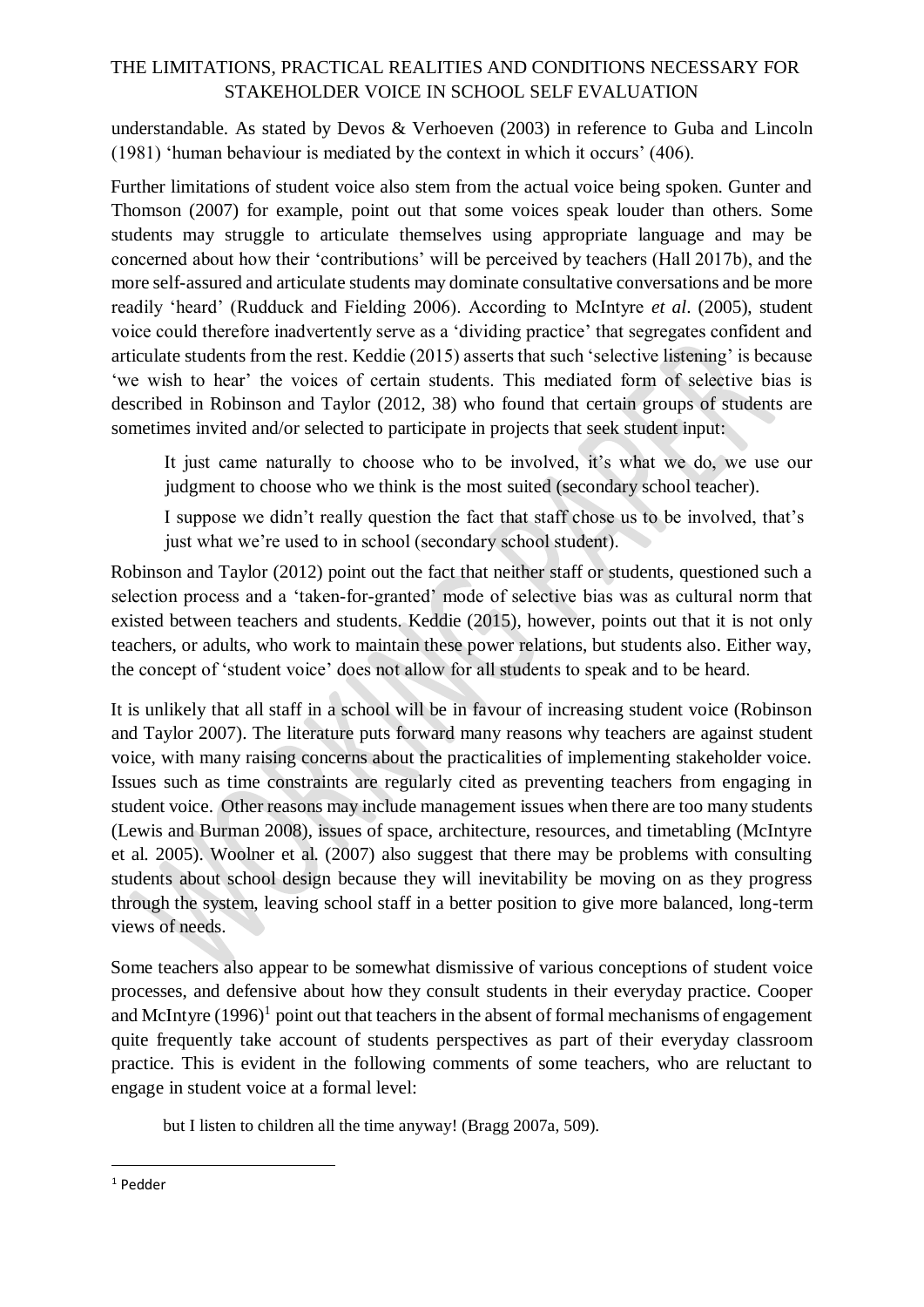I give them the rules, but I explain to them, and if there is any problem, if there is any inconformity, we talk about it. But I give the reasons. It is not that we do what I say, but 'look boys this is the reason' (Pérez-Expósito 2015, 361).

Other teachers, however, do not entertain the idea of student voice and are thoroughly opposed to it:

Sorry kids, you are not the authority in the classroom. Me Teacher. You student. Me Teach; You Learn. End of discussion. Education is not a business. You are not my customer. My classroom is not Burger King. You do not get to have it your way. Courtesy and respect does not extend to their ideas, which may or may not be given a hearing depending on the instructor's preferred teaching style, and which may be summarily dismissed if they are judged to be beside the pedagogical point. Treat them as human beings with inherent dignity by all means; but don't treat them as sages before the fact (New York Times in Burr 2015, 31).

Teachers may also be concerned about student voice due to the possibility of receiving unanticipated (and sometimes unwanted) messages (Sellman 2009), what might be referred to as 'uncomfortable learnings' (McIntyre et al. 2005). Ferguson et al. (2011), for example, found that several teachers were surprised by students expressing negative thoughts about teachers and classrooms. Students too are aware of the consequences of voicing negative feedback:

They might get offended, because it's not nice if you say, like, 'Our lesson is rubbish' – they'll get upset about it (Rudduck and Fielding 2006).

On the other hand, while teachers may be anxious about receiving negative feedback from students; arguably, even more, worrying for them is how student feedback positions them in relation to other teachers. Bragg (2007a, 508) describes students getting used to the flexible approach of their teacher, and then reacting badly to their new teacher's methods, leaving all involved upset and angry, and in the teacher's case, 'demoralised'. The old teacher's pedagogy had constructed the new teacher as a 'problem,' or even as 'incompetent'.

How teachers are perceived by their students and colleagues is important to them, and their self-efficacy, and can have a damaging impact if this is not in high regard. For example, a teacher in Demetriou and Wilson's (2010, 59) research admitted: 'I am sensitive to how students and staff perceive me, and this affects my relationships with them. There is a fear among teachers that loosely bound student evaluations may therefore merely be popularity contests (Zabaleta, 2007). It is probably unsurprising, therefore, that some teachers admit to engaging in student voice projects as a 'PR exercise' to counter what they perceive to be as their negative reputation amongst students (Bragg 2007b).

According to (Mitra 2008), teachers are used to being in control. However, there is a concern that student voice will undermine the authority of teachers and fundamentally change historically deep-rooted power relations in schools – the argument being that too much of an emphasis on student voice could have a negative effect on the totality of stakeholder engagement; that is, the voice of the teacher is diminished (Flutter 2007). This perspective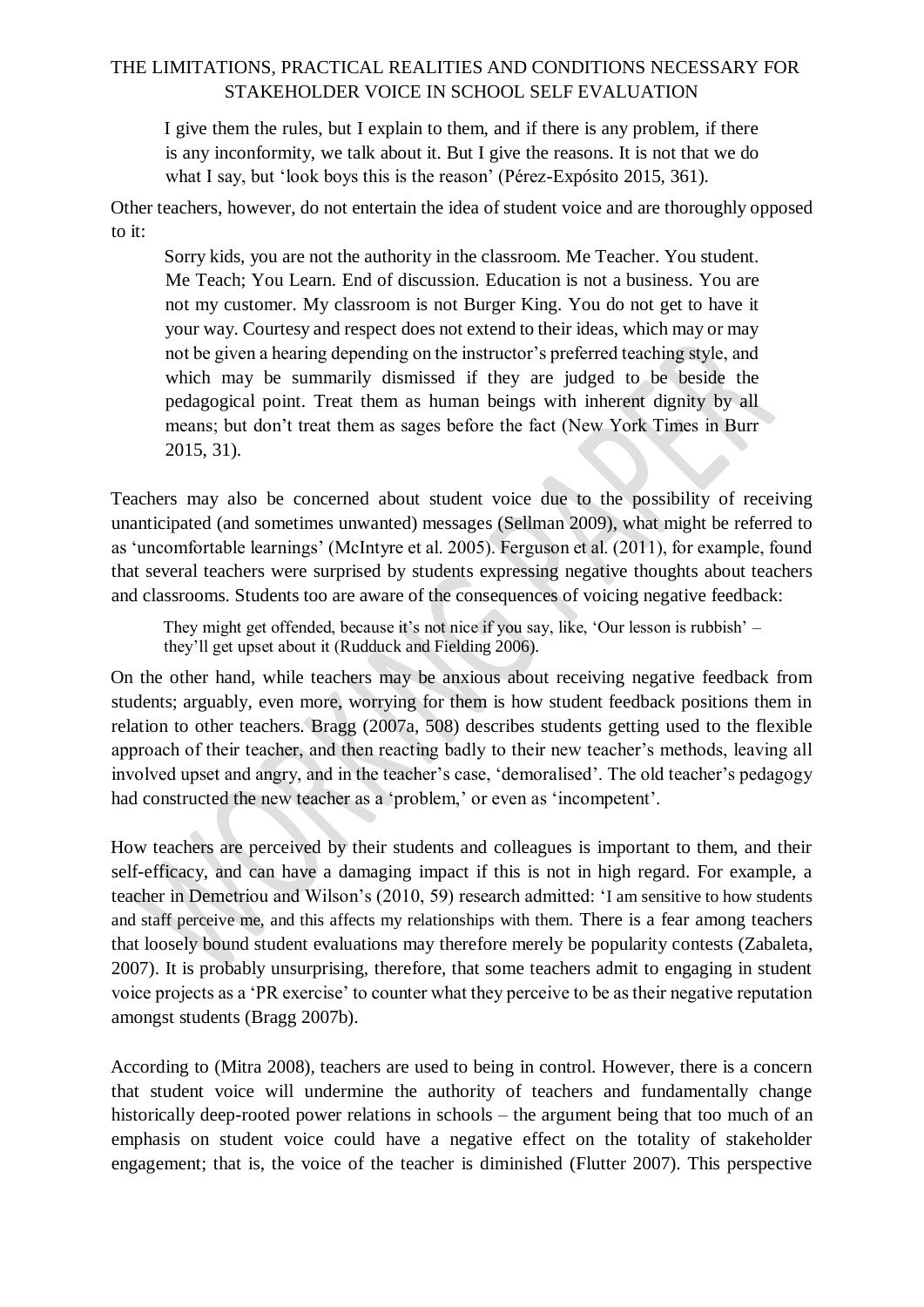resonates with Whitty and Wisby's (2007) who felt that it was ironic that in some instances, students were being offered more say in decision-making than teachers. Indeed, radical conceptions of student power would appear to be in direct conflict with the conventional notions of teacher professionalism (Whitty and Wisby 2007) and in direct conflict of stakeholder coexistence. The re-professionalisation of teachers, via market principles that aim to raise standards via tighter accountability, signifies a mistrust of teachers' professional expertise and has generated a sense of powerlessness and high levels of uncertainty and anxiety according to Keddie (2015). In this current accountability policy context, it is therefore understandable that teachers may be wary of students being used as a potential source of criticism (MacBeath et al. in Roberts and Nash 2009). For example, in England, where student voice is perhaps more widely institutionalised, what students say is sometimes used as evidence to criticise teachers (Cook-Sather 2006).

Of all the issues teachers may have on the purpose and function of student voice in schools, being evaluated and being held accountable based on the opinions of students is arguably a teachers' greatest concern. As part of the quality assurance process, Page  $(2017^2)$  notes the prevalence of 'learning walks' in English schools. Page  $(2016)^3$  describes a learning walk as senior school leaders or their delegates walking along corridors and going into classrooms for short periods to observe practice. Learning walks are unannounced and can happen at any time. During these 'drop-ins,' students are involved in the evaluation process, with their feedback informally informing the judgment of the senior leader (Page 2016). During guided tours of schools as part of research into performance management in English schools, Page (2015), experiencing first-hand how learning walks operate, noted how students were used to senior managers engaging them in conversation about their learning. This was also evident in the following comments from two primary and secondary headteachers.

I do walk around the school quite a lot, mainly because I like to be involved with the children, so I'll sit and talk to the children and you do pick up - the children here are very vocal (laughs) and we do encourage that (Page 2015, 1041).

They tell me what's going on. I don't ask (about teachers) but they will tell me— I say I don't ask, I would go through the subjects and say 'ok, English: your target is C, currently you're on a D, are we going to do it?' Sometimes they say 'no' and I say, 'why is that' and they say, 'I need some help'. Sometimes they say, 'I'm going to do it' or 'I'm going to get a B' then I say, 'who's your teacher' and that's when they will tell me things (Page 2015, 1042).

Teachers are aware, however, who learning walks are aimed at observing and monitoring, and how powerful student voice has become in evaluating them as professionals:

They're checking to see if I'm teaching…They try to say they're checking the students, but you know they're checking the teacher (Skerritt 2017, 56).

 $<sup>2</sup>$  BJSOE  $<sup>3</sup>$ </sup></sup> emerald

1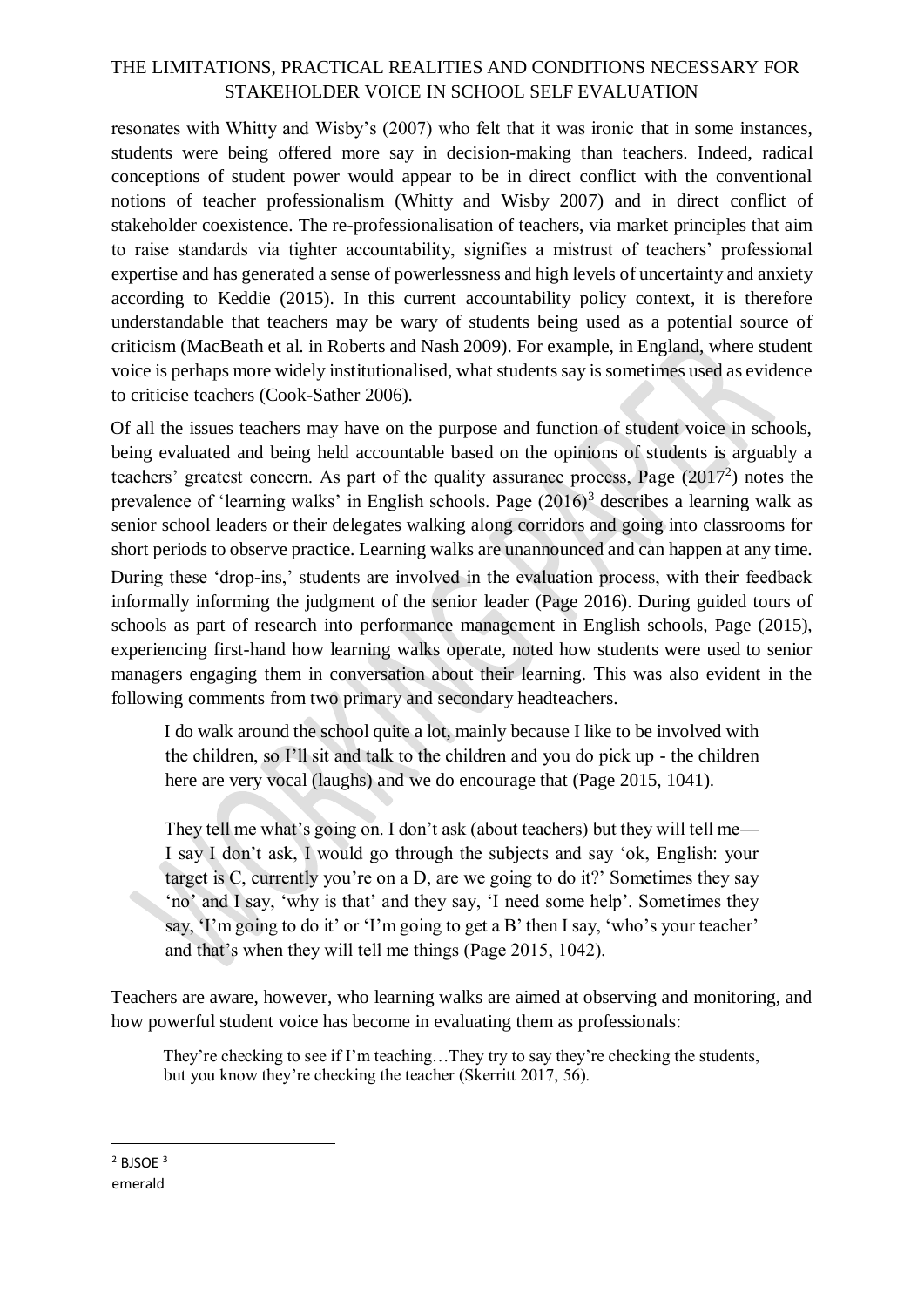While teachers may, therefore, appear to be in charge, and at a superficial level they are, at a more profound level it is students who are in control (Smyth 2006a). Student voice, particularly in evaluating teachers, can be seen as a way of disciplining teachers (Bragg 2007b) as students become unwitting agents of government control (Fielding  $2004a<sup>3</sup>$ ). Here, the voice of the student becomes the voice of the customer, disciplining the teacher and deepening the accountability and responsiveness of teachers (Fielding 2001). Even at a broader level, Mitra (2004) notes that students can serve as an accountability mechanism during teacher meetings as their presence alone can alter the atmosphere of meetings, with reform-resistant staff less likely to show disdain in their presence. In any capacity, it is clear therefore that student voice, as much as it is to be celebrated, brings with it some limitations and some negative consequences for teachers who may be evaluated by the voices of students whom they may not be appreciated by.

### **The limitations and unintended consequences of Parent Voice**

Much like student voice, parent voice is often championed as an empowering process that will improve standards in education. Parent empowerment refers to the parents' role in exercising influence within a school, typically through decision-making forums, and usually affords parents some degree of authority and power (Bauch and Goldring 1998). In England, for example, parent power has been promoted as a solution to educational ills (Leaton Gray 2013). According to Whitty and Wisby (2007) however, we need to be just as critical to both student power and parent power. There are of course, in the absence of clearly defined evaluation frameworks, many perceived limitations to parent voice in education. Common teacher barriers to increased parental involvement include a lack of time, institutional atmosphere and teacher attitude, and a fear of criticism (Shearer 2006), and more extremely, fears over potential decreases in the professional status and general wellbeing of teachers (Addi-Raccah and Ainhoren 2009).

According to Hoover-Dempsey et al. (2002), teachers may avoid involving parents because they lack practical support, or in the case of an inexperienced teacher they may give up if initial attempts are not immediately successful, while an experienced teacher may be reluctant to involve parents if they have had previous negative encounters. A parent's attitude may also be dependent on their own past experiences with schools and schooling (LaRocque et al. 2011). Furthermore, they may be discouraged due to perceptions that their children may be put into a vulnerable position if they take a critical stance on school policies (Sliwka and Istance 2006), or if they feel that they lack the resources to make their voices heard (Tveit 2009). Many parents are also constrained by work commitments and childcare difficulties (Harris and Goodall 2008). These barriers may also be intensified in schools that find it difficult to get parents to serve as governors (see for example Ranson et al. 2005; Xaba and Nhlapo 2014). In England, for example, James et al. (2014) point out that recruiting secondary school parent governors can be somewhat more difficult than in primary schools and suggest that it could be especially difficult in disadvantaged settings. This also appears to be the case in Ireland, where although

1

<sup>&</sup>lt;sup>3</sup> New wave.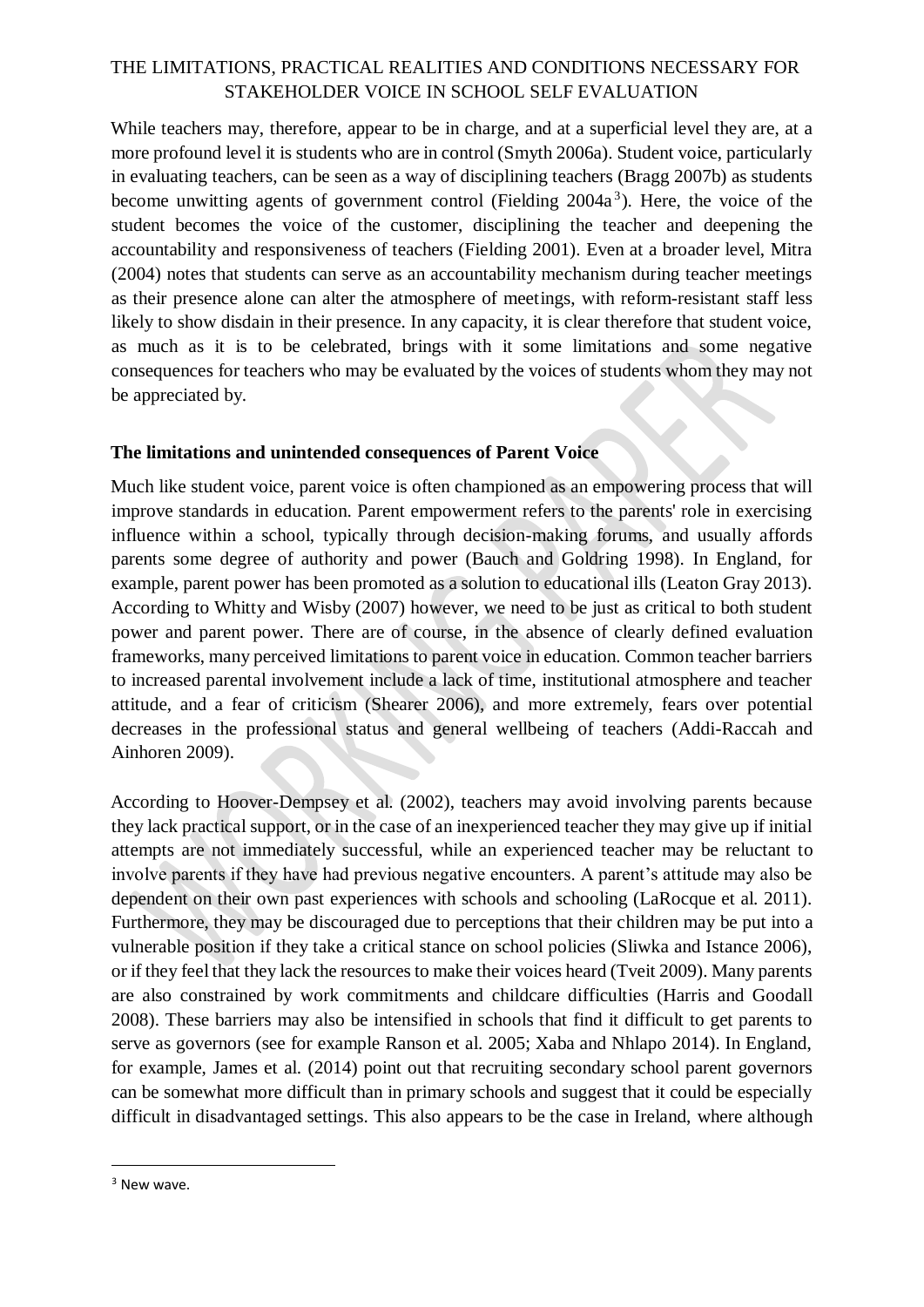board members can fill a variety of duties, there are also issues surrounding the capability of schools to form a Board that has the capacity to carry out all of the required duties of School Boards. As stated by an inspector in Brown (2012)

And there is a problem though, and I don't think anybody could deny that, and that is the problem that they are a voluntary board and particularly in areas of disadvantage. It is difficult for schools to get a correctly constituted board. It's difficult for them to get people, certainly from the locality, who would have the capacity and the willingness on a voluntary basis to do the work that needs to be done. So, there is a building capacity in relation to Boards of Management and volunteers as well.

For parents that do engage with schools and are included in the decision-making process (e.g., being a school governor), like with student voice, not all voices are heard to the same effect. Vincent and Martin (2000), for example, report that it can be difficult for any controversial parental views to get a hearing, while some parents may only attend meetings for their own self-serving ends.

An implicit assumption in the literature is that stakeholders hold similar conceptions of what counts as parental involvement, but this assumption is problematic (Barge and Loges 2003). According to Lawson (2003), parents and teachers' perceptions of the meanings and functions of parent involvement are different. Baker (1997a, 1997b) also argues that teachers and parents differ in how they perceive parental involvement, with teachers taking a narrower view of parental involvement (e.g., school-home contact) and parents taking a broader view (e.g., attending and participating in school activities that may for example, include teacher evaluations). At a fundamental level, Hornby and Lafaele (2011, 45) suggest that 'parents and teachers may also differ in their understanding of the relationship between schooling and education:

If education is largely about schooling then logically it is teachers that possess the greatest knowledge, skills, power and expertise. If however, schooling is merely a part of education, then there is a clear shift in power and expertise towards parents…To put it succinctly, 'Should school teachers educate children while parents humbly support the schools? Or ... Are parents the main educators of their child, while schools supplement home-learning with specialist expertise?'

Further limitations may be based on the ability of parents to effectively contribute to school decision-making, or at least overcome the negative perceptions school staff may have of their level of competence. In Italy, for example, Dozza and Cavrini (2012) conclude that parents do not appear to have a clear understanding of what constitutes teacher competency, the classroom climate, the organisational culture of the class and the school itself. In more extreme cases, such as in South Africa, one of the significant challenges is the illiteracy rate of parents involved in school governance (Duma 2013). As one primary school principal explains:

The language there is, you know, the legal language issue…and as is wellknown, parents are by and large not educated or versant with legislation, while the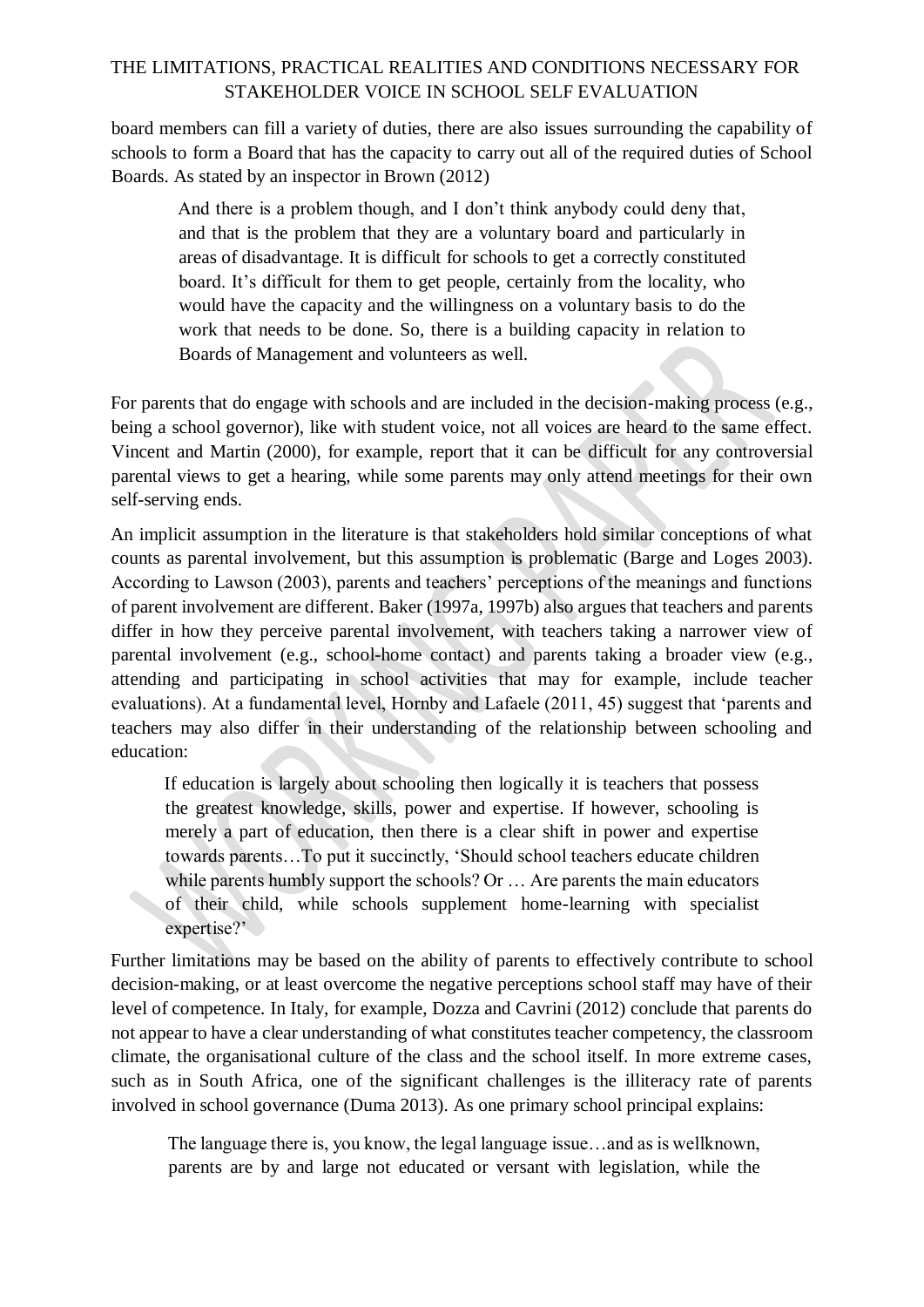language is difficult. To start with, as a principal, it's difficult for you to understand fully. So, it becomes even more difficult with the parents (Xaba and Nhlapo 2014, 430).

Within a discourse of 'partnership', the locus of power changes (Barge and Loges 2003) and just like with student voice, teachers are wary of the potential parent voice has to undermine them and hold them more accountable. As Inglis (2012) notes, the balance of power has shifted from professionals to teachers. Speaking in an American context, Bulkley (2005) refers to some schools as providing parents with means to express their dissatisfaction through greater voice, and in England, teachers have raised concerns about parents becoming 'more aware' of educational issues, with schools less likely to 'automatically back a teacher up' due to greater accountability to parents (Moore et al. 2002). As one headteacher puts it, 'parents are at our throats' (Ball 2016, 1053). With parents gaining more confidence in utilising their 'rights', they may pose a threat to teachers' professionalism (Crozier 1998). For example, Dor and RuckerNaidu (2012, 253) compared the attitudes of teachers in the USA and Israel towards parent involvement and found that:

The teachers mentioned parents who questioned the teacher's authority and professionalism. In some cases, parents do not trust the teacher's judgment, and this leads to inappropriate, contemptuous behaviour toward teachers. Being exposed to these kinds of reactions may cause tension and insecure feelings among the teachers.

Greater reservations, tensions, and challenges were expressed among the Israeli teachers, however (Dor and Rucker-Naidu 2012). Previous research from Israel by Addi-Raccah and Ainhoren (2009) indicates that teachers' least favoured school context is one in which parents are empowered more than them. Addi-Raccah and Arviv-Elyahiv (2008, 403) also report that 'on the whole, the teachers expressed concern and distress about parents' increasing power and control over their work and practices'. The comments from Israeli teachers can, therefore, be very insightful in terms of how parent voice can be damaging to teachers' sense of professionalism: 'It is an invasion of our privacy. Parents come to school and criticize our work. They can do whatever they want' (Addi-Raccah and Arviv-Elyahiv 2008, 403).

I punished one of my pupils and told him he couldn't leave the class during the break because of his behaviour. Then I got a phone call from the child's mother telling me that I obviously don't know how to control her son and that she forbids me from punishing him in any way (Dor and Rucker-Naidu 2012, 254).

Consequently, teachers who feel insecure in meetings with parents, or who worry about possible threats to their professional expertise tend to keep a distance when communicating with them (Westergård 2007). Reflecting on past experiences where 'parents could come in and take pupils out of detention', a deputy headteacher in Martin and Vincent's (1999, 142) research, who admitted to previously feeling insecure and undermined, explains his school's current stance on parent involvement:

Before (under the previous headteacher) parents did have the upper hand somewhat. (The current head) is certainly into accountability ... we are all very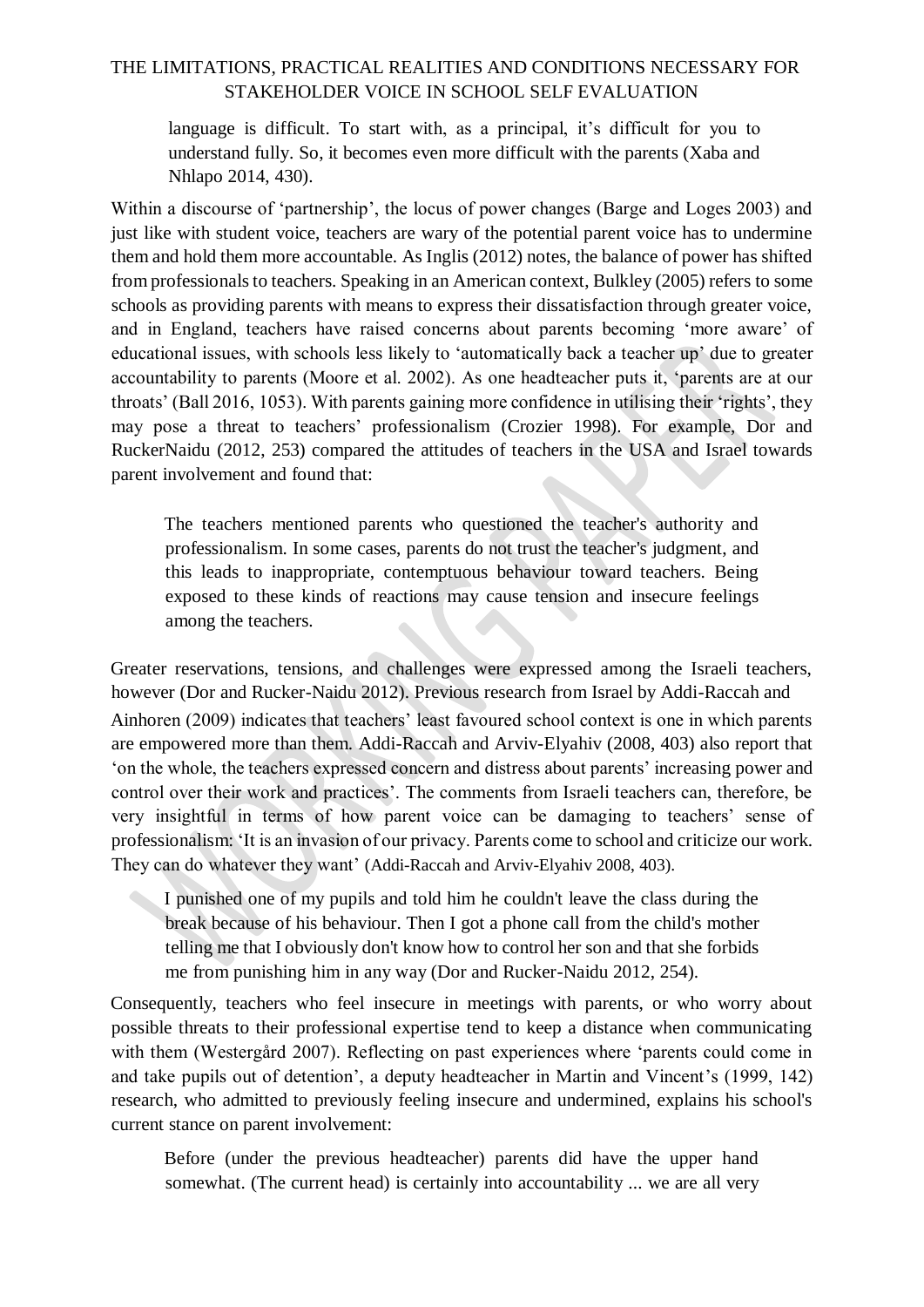much accountable to parents in terms of exam results and in terms of whatever the pupils require. But I think we, that's as far it goes. We like to make sure they know their role and we don't like them to interfere…We are not into consultation. Certainly no collaboration…If you like it, fine, if not you can go and that is your choice…Certainly that is the attitude we give.

Research from Norway reports that teachers may try to limit the influence of parents by emphasising their own professionalism, thus leaving parents with the role as supporters (Bæck 2010). In the UK, Crozier (1999, 225) reports that parents' respect for teachers' professionalism was considered to be very important to teachers, A common response from teachers was that parents should keep their distance and know their place, just as they themselves did with regard to other professionals. As one Year Head contends,

again, it comes down to my professionalism. I'm a great believer in this, I mean at the end of the day should people have a greater say in the treatment by the doctor?...I suppose they have an input and I've got absolutely no objection to that whatsoever. But there's very few people that would actually want to be in the doctor's place, making the doctor's decisions…(But) at the end of the day 'everybody, anybody is an excellent teacher' but they wouldn't put themselves in that situation as a doctor, or as a solicitor etc.

More recent research from England also found that teachers tended to assume authority on educational matters whilst parents played a supporting role or acted as passive receivers of information. In the majority of conversations between teachers and parents, the flow of information was predominantly from teachers to parents, with teachers selecting the topics for discussion, deciding who would speak, and focusing on the knowledge that only they possess (Bilton et al. 2017). Indeed, the literature shows that teachers do approve of parent involvement once it does not relate to their professional work in the classroom (Addi-Raccah and ArvivElyahiv 2008). However, Ule et al. (2015) explored parental involvement in the educational trajectories of children in Europe and found that parents not only realise that the future of their child depends on the work of the teacher but also to a great and growing degree on parents as co-educators, meaning that teachers' classroom expertise may be called in to question:

Some parents suggest that teachers should adopt a more individualized (teaching) approach, taking the individual personality of students into account; for example, one Italian parent proposed that: 'Teachers should change their methods: sometimes it is too schematic and too much based on the assumption that pupils are part of general categories. They should try to see pupils according to their way of expressing themselves (Ule et al. 2015, 343).

This understandably can be threatening for teachers, and is unlikely to receive a warm reception from them as alluded to in the following the following teacher comments:

What I would not want is parents coming in and actually saying, you know, 'he's not teaching that lesson right (Crozier 1999, 225).

We know our subject, and we know what the exam boards require and I think, hopefully, we know the best way to teach (Crozier 1999, 226).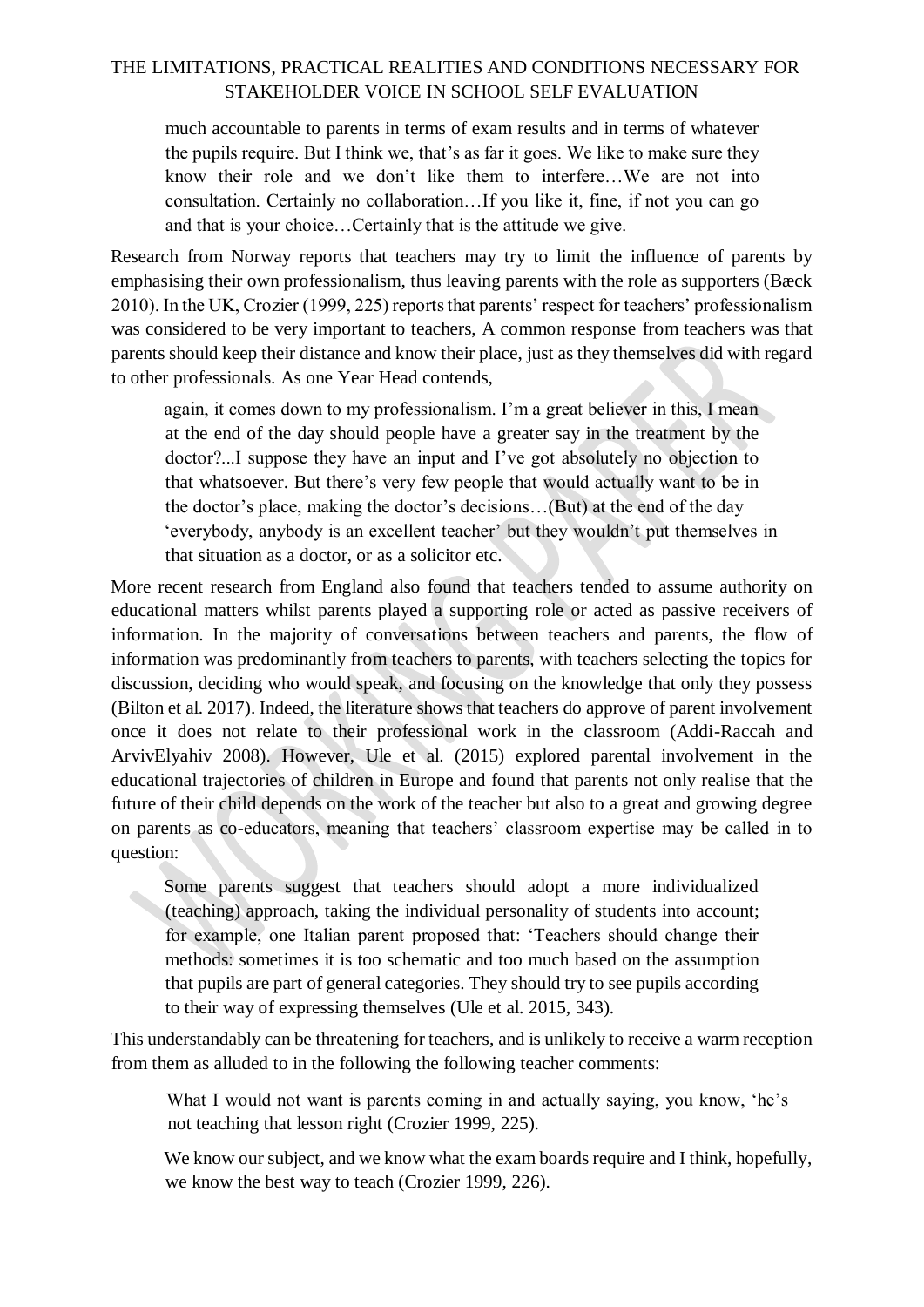At a wider level, the research literature is limited on how parents' influence interacts with principals' decision discretion (Ni et al. 2017), or how principals perceive school governance challenges (Xaba and Nhlapo 2014). However, studies do indicate that more conflicts arise between school leaders and principals in schools where parents exert strong influence on school matters (Addi-Raccah and Ainhoren 2009). For example, research from America suggests that principals tend to view teachers' influence as positively associated with their own while other stakeholders' influence were weakly related with principals' own influence in most decision areas(Ni et al. 2017). Research from Australia also suggests that a significant number of principals do not consider parents to be well-equipped to be active participants in school governance, regardless of socio-economic context (Povey et al. 2016). Ni et al. (2017) also suggest that the low level of parent influence in wider school areas may be reflective of parents' limited knowledge or access to information. For Gordon and Seashore Louis (2009), it may be that in schools that are doing well academically, principals may feel less compelled to bring in other stakeholders such as parents for direction since they might contend that external influence could steer them off course. Much like student voice, therefore, it is clear that parent voice, for all the potential benefits, brings with it various limitations but also challenges from teachers and principals who may feel that their own voice, drawing on their professional expertise, is more valuable to the school decision-making process than parent voice.

#### **Discussion and Conclusion**

A common theme in the literature is that student voice needs to be dialogic. Lodge (2008) argues that dialogue is the only form of student voice that allows for the presence and participation of young people. Fielding (2004b<sup>4</sup>) also argues strongly for a dialogic model of student voice work in schools and contends that student voice must involve 'speaking with rather than speaking for' young people. In this approach, young people are viewed as active participants in their own learning as dialogue requires people to be engaged in conversations that build on each other's ideas, to be open to new ideas and ways of thinking, and to be honest (Lodge 2005). These stipulations, but especially the requirement for honesty, is dependent on a climate of trust (Lodge 2005). According to Baroutsis et al. (2016), there must be active 'listening' by all parties for effectiveness, and Robertson (2017) suggests that voice could be understood in terms of bodily presence and text as opposed to exclusively verbal explanations. This, therefore, means that voice does not literally need to be spoken, but that it involves students being consulted through various means. This would certainly help mitigate limitations to do with student confidence.

According to Smyth (2006b), spaces of leadership from which young back can speak back in relation to what they consider to be important about their learning are needed. According to Smyth (2006b, 282), such leadership involves:

• Giving students significant ownership of their learning in other than tokenistic ways

1

<sup>4</sup> Transformative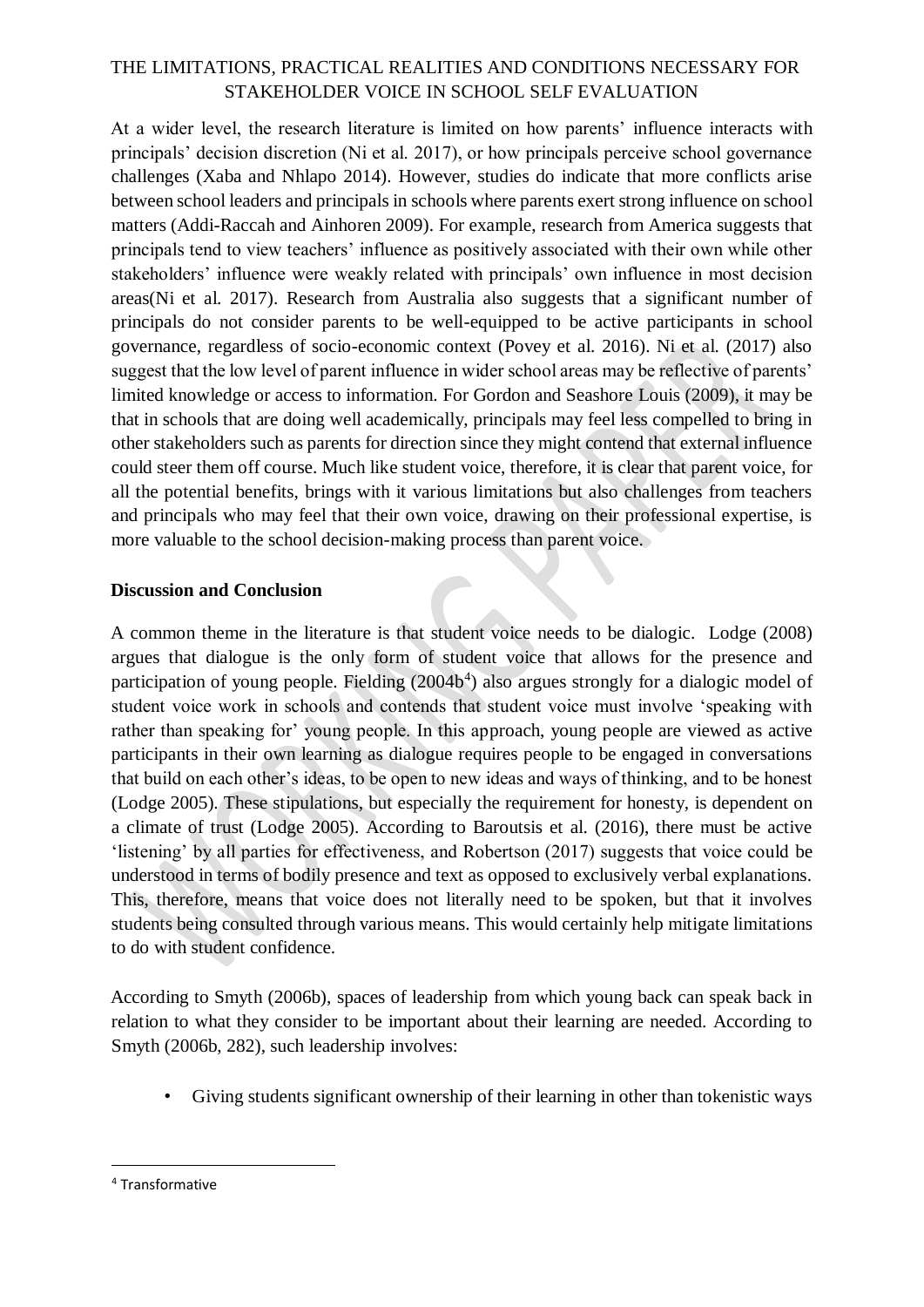- Supporting teachers and schools in giving up some control and handing it over to students
- Fostering an environment in which people are treated with respect and trust rather than fear and threats of retribution
- Pursuing a curriculum that is relevant and that connects to young lives
- Endorsing forms of reporting and assessment that are authentic to learning
- Cultivating an atmosphere of care built around relationships
- Promoting flexible pedagogy that understands the complexity of students' lives
- Celebrating school cultures that are open to and welcoming of students' lives regardless of their problems or where they come from

Furthermore, Rudduck (2006, 142) constructs a set of basic guidelines for policy-makers in schools that help to define specific conditions in which student consultation can flourish:

- Re-assuring teachers, pupils, parents and governors that consulting pupils and strengthening their participation are recognized nationally as legitimate moves
- Building support among teachers (who may be sceptical) by presenting evidence of the positive outcomes of consultation
- Being sensitive to the anxiety experienced by teachers who have not before consulted pupils about teaching and learning
- Ensuring that other policies and initiatives are in harmony with the values that underpin pupil consultation
- Making time for consultation and for developing pupils' and teachers' confidence and competence in handling consultation
- Ensuring that consultation is pursued through a range of avenues and not seen as something simply for a school council
- Giving pupil voices a central place in school self-evaluation
- Ensuring that newly appointed teachers understand the potential of consultation and feel confident about developing it

For successful parent-school relationships, the principal is the key individual (Rapp and Duncan 2012). Barr and Saltmarsh (2014), for example, argue that whether parents feel welcome or unwelcome in the school community is significantly shaped by the ways inclusive leadership is exercised by the principal with and on behalf of parents. A school culture of trust is also significant for fostering collaboration among school staff and with the greater community as teachers working in a supportive environment will be more likely to provide parents with information (Gordon and Seashore Louis 2009).

We should, however, be cautious of one size fits all interventions for supporting parental engagement because not all parents are the same, have the same needs, face the same barriers or share the same conceptualisation of parental engagement (see Goodall and Montgomery 2014). According to LaRocque et al. (2011, 118):

It may be more helpful to parents if teachers request specific forms of involvement, by describing exactly what parental expectations are. In doing so, teachers should be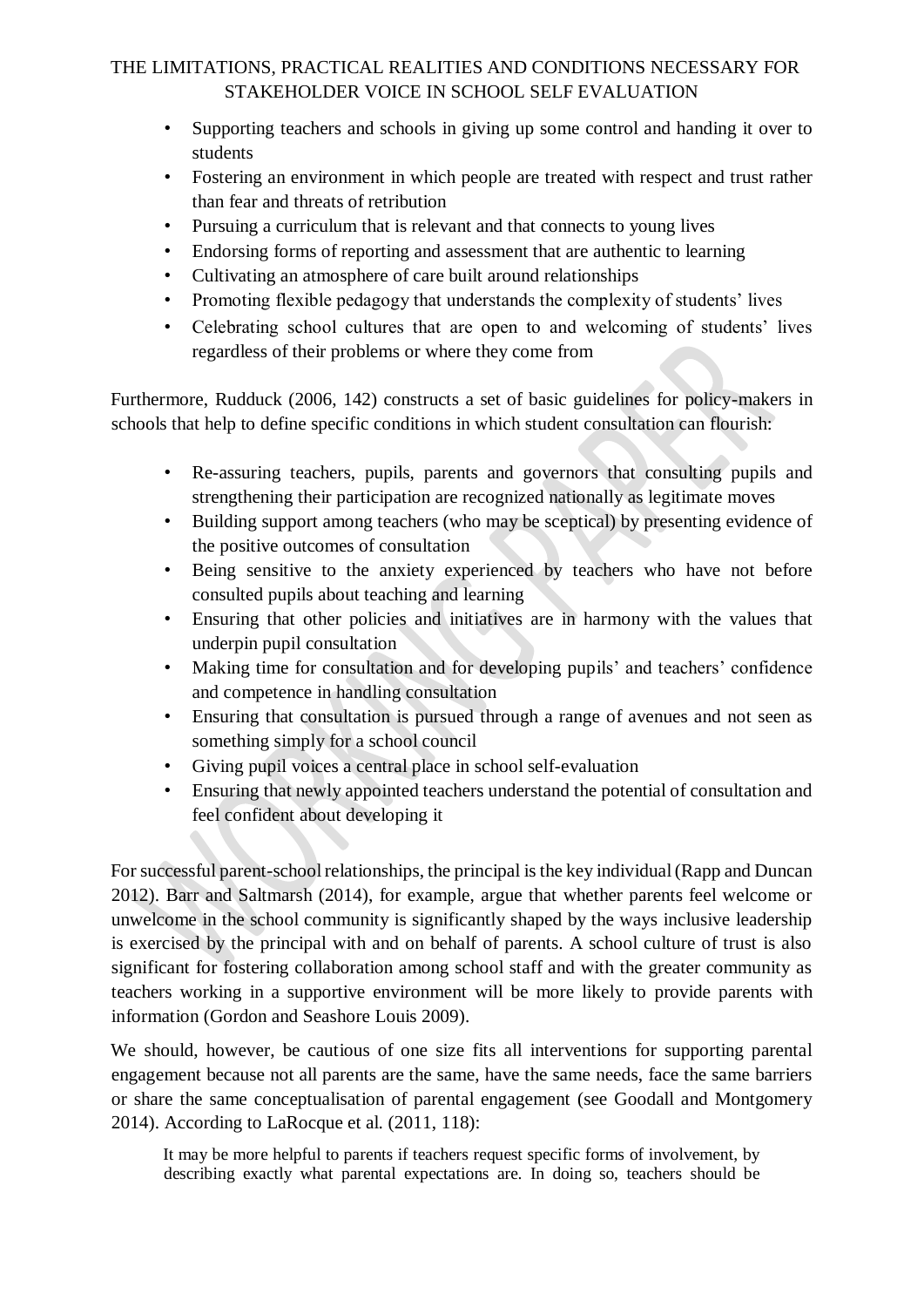attentive to logistical barriers and perhaps cultural considerations when conceptualizing the varied ways in which parents can become involved.

LaRocque et al. (2011) suggest a variety of ways in which schools can address barriers to school involvement and participation:

• Addressing emotional barriers: In addition to the teacher sharing expectations of the students and their families, teachers could also encourage parents to share their expectations of the teacher. With regular interactions and the teacher's encouragement, parents can begin to feel more comfortable and confident in the school setting.

• Addressing cultural differences: Having some understanding of families' visible and invisible cultural nuances can go a long way in helping schools find something of value in families. Visible cultural nuances include facets such as language or clothing; invisible culture includes facets such as communication style, status, or imbedded values.

•Addressing physical barriers: schools can facilitate parents being able to physically attend school activities. It may be as simple as scheduling parent– teacher conferences to accommodate the schedules of the family. If teachers provide a variety of meeting times, there is a greater likelihood that parents will find a time that suits their schedules or if schools provide childcare or suggest alternate locations for meetings, those parents for whom these types of issues constitute barriers will be better positioned to being able to physically attend and meet with teachers. For school-based activities, school buses could also be used to pick up parents before meetings and return them to bus stops near their homes afterwards.

•Addressing language barriers: teachers should be conscious of the language they use so it is not too academic, scientific, or abstract. Teachers could use a variety of means of communication when communicating with parents, such as translating newsletters. In addition, oral communication (in person or by phone) may be preferred to written communication as it allows for immediate clarification in case of misunderstanding. Translators could also be used when necessary.

Murray et al. (2014) also suggest addressing barriers by soliciting parents' ideas on ways to overcome work and schedule-related problems, and by implementing more reliable and timely methods of communication (e.g., utilization of social media or texting). Bilton et al (2017) also recommend that meetings be held more regularly and on a less formal basis. This would foster trusting relationships and reduce the amount of 'cautious' talk, allowing parents and teachers to focus on educational matters. Fewer meetings scheduled on any given day, with more time allocated for each conversation would also reduce time pressure on teachers and facilitate genuine, open-ended dialogue (Bilton et al. 2017).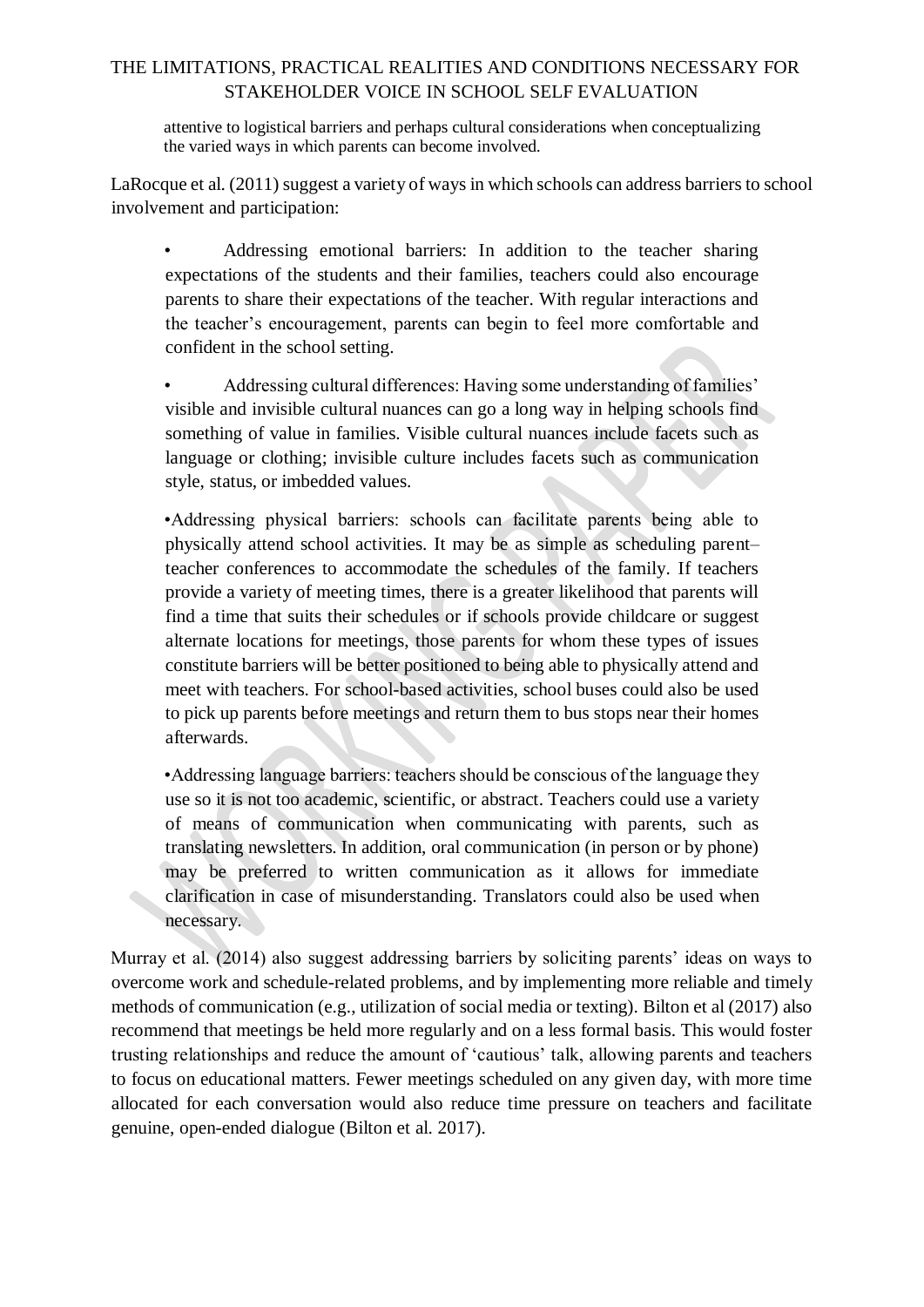Drawing on 'Epstein's Model of School, Family, and Community Partnerships', Smith et al. (2011) give some examples of innovative strategies that have been used in some American schools to attract hard-to-reach parents. Strategies included, at a basic level, schools offering incentives to get parents to bring their children to school and providing parenting classes, before, and the schools then making home-visits, sending material home translated in native languages, using translators in schools for meetings etc. At a more advanced level, to get parents involved in decision-making and governance, parent focus-groups were held to shape school policies, or parent surveys were issued to gauge satisfaction and to plan new activities. As one principal explains,

We don't just collect information and ask parents a few things for the sake of it, we actually use it and make changes to the program based on it, and parents see that their input is taken into consideration, and so they're more apt to give it when we ask for it (Smith et al. 2011, 84).

To achieve collaboration and exchanges with community organisations, schools were partnered with community organisations that could provide services, training, and opportunities to parents (Smith et al. 2011). My working through different levels, starting with and getting it right at the basics, schools can progress to more advanced stages of parental involvement. As McKenna and Millen (2013) contend, parent engagement must develop over time and not through quick-fix, one-shot seminars or workshops, and must be cultivated and sustained via students, parent and educator interactions and the environment. According to LaRocque et al. (2011, 120), there are many different stakeholders need to play a role in forming a successful parental involvement program:

- School administrators can facilitate the development of a parental involvement committee
- Teachers can receive professional development in communication skills necessary to work with families
- Colleges of education can include the teaching of how educators can successfully include parents in education
- Support networks can provide the forum for parents to motivate each other
- Students can play a role in getting their parents excited about school happenings
- Businesses and community organizations can provide financial and service support so that parents, teachers and students can spend time together. Through two-way communication, the roles and expectations can become clearer

What might be particularly useful for facilitating improved stakeholder voice is Ravn's (1998) model of 'Joint Acting', a process of enabling all education stakeholders to share ideas in an environment of mutual respect, that ensures a logical, reasoned communication process.

According to Ravn (1998, 377), 'Joint Acting ensures that no single party continuously determines the ideas that form the basis of discussions or actions in education'. It recognises four fundamental functions, each of which can best be explained by questions related to patterns of interaction: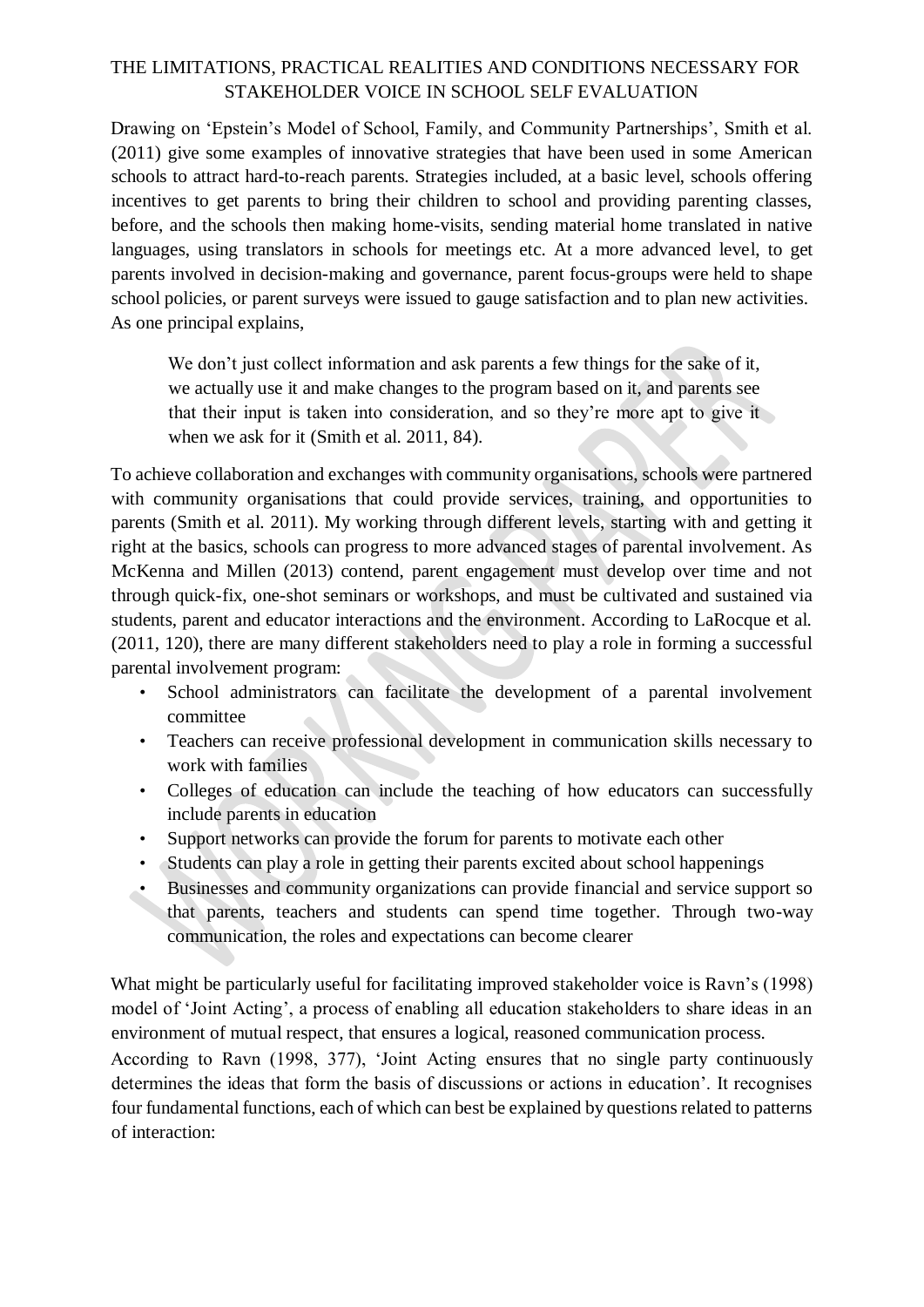- The expressive function: what opportunities exist for the people involved to express themselves? Is there time for everyone's ideas to emerge?
- The social function: what opportunities exist for enjoying a common experience? For people getting to know each other? To take planned action? To feel a sense of belonging?
- The informative function: what opportunities do people have to exchange sufficient and high quality information on equally valued terms? To generate common and complementary knowledge? To share useful information with other educators and parents?
- The controlling function: what are the opportunities for the people involved to equally influence the proposed plans? (Ravn 1998, 377).

Joint Acting requires various ways of meeting and making decisions about education, and requires that everyone understand and agree upon four key areas (Ravn 1998, 377): content (the focus of parent-teacher discussions, which must be significant to the participants i.e.

children's learning), structure and organisation (the ways that meetings and consultations are conducted, to ensure dialogue and mutual assistance), intentions and possibilities (why particular topics are discussed, decisions are made and actions are taken), and benefits (who gains from the interactions and partnership activities).

In conclusion, to facilitate effective stakeholder voice, a supportive and non-judgemental environment based on the transformational aspect of quality in the form of mutual trust and respect between teachers and students needs to be established and maintained so voice can be a beneficial, worthwhile process for all involved. For teachers, they need student voice to help them to improve practice, and not to be used against them. They need to be encouraged and equipped to the point that they do not feel inhibited about providing parents and students with the opportunity to utilise their voices (Lewis and Burman 2008). However, for deep rooted notions of quality in education, being able to 'see' young people differently (Rudduck and Fielding 2006) is a difficult task; hence why student voice needs to be conducted in a benevolent manner with cleary defined and above all, transparent frameworks for engagement. Finally, regardless of the evaluation methodologies and the various roles of stakeholders in schools, the inclusion of parents, students and other members of the school community largely remains absent from any form of systematic and transparent school evaluation activities. It is no wonder therefore that this has resulted in varying conceptions of the role of parents and students in evaluation and as a result varying and at times, unintended outcomes arising from parental and student engagement in education.

## **References**

Addi-Raccah, A., & Ainhoren, R. (2009). School governance and teachers' attitudes to parents' involvement in schools. *Teaching and Teacher Education*, *25*(6), 805-813.

Addi-Raccah, A., & Arviv-Elyashiv, R. (2008). Parent empowerment and teacher professionalism: Teachers' perspective. *Urban Education*, *43*(3), 394-415.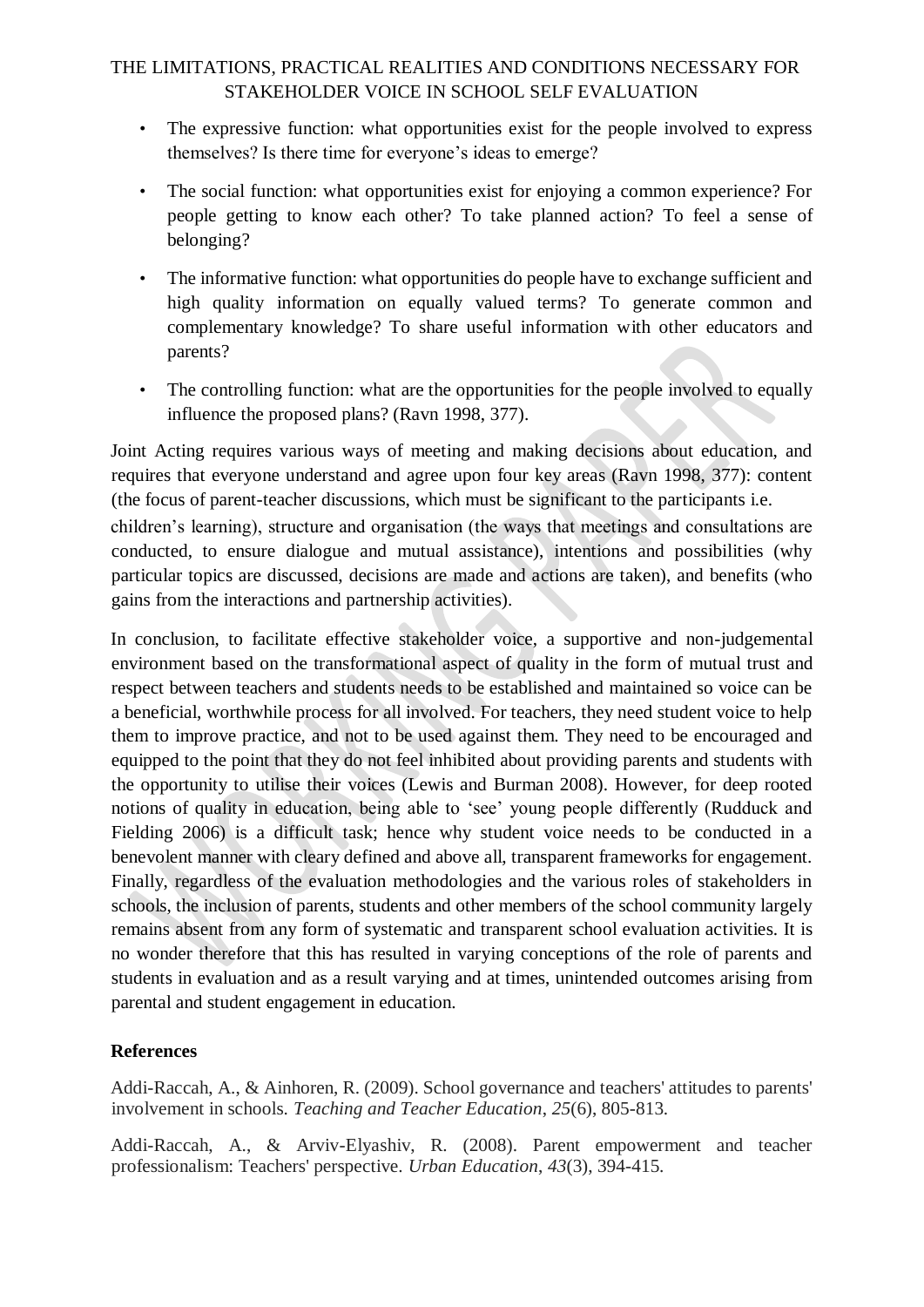Anderson, K. J., & Minke, K. M. (2007). Parent involvement in education: Toward an understanding of parents' decision making. *The Journal of Educational Research*, *100*(5), 311323.

Bæck, U. D. K. (2010). 'We are the professionals': a study of teachers' views on parental involvement in school. *British Journal of Sociology of Education*, *31*(3), 323-335.

Ball, S. J. (2016). Neoliberal education? Confronting the slouching beast. *Policy Futures in Education*, *14*(8), 1046-1059.

Ball, S. J. (2017). *The Education Debate*. Bristol: Policy Press.

Barge, J. K., & Loges, W. E. (2003). Parent, student, and teacher perceptions of parental involvement. *Journal of Applied Communication Research*, *31*(2), 140-163.

Baroutsis, A., McGregor, G., & Mills, M. (2016). Pedagogic voice: Student voice in teaching and engagement pedagogies. *Pedagogy, Culture & Society*, *24*(1), 123-140.

Barr, J., & Saltmarsh, S. (2014). "It all comes down to the leadership" The role of the school principal in fostering parent-school engagement. *Educational Management Administration & Leadership*, *42*(4), 491-505.

Bauch, P. A., & Goldring, E. B. (1998). Parent‐teacher participation in the context of school governance. *Peabody Journal of Education*, *73*(1), 15-35.

Beattie, H. (2012). Amplifying student voice: The missing link in school transformation. *Management in Education*, *26*(3), 158-160.

Bilton, R., Jackson, A., & Hymer, B. (2017). Cooperation, conflict and control: parent–teacher relationships in an English secondary school. *Educational Review*, 1-17.

Bragg, S. (2007a). 'But I listen to children anyway!'—teacher perspectives on pupil voice. *Educational Action Research*, *15*(4), 505-518.

Bragg, S. (2007b). "Student voice" and governmentality: The production of enterprising subjects? *Discourse: Studies in the Cultural Politics of Education*, *28*(3), 343-358.

Brazer, S. D., & Keller, L. R. (2006). A conceptual framework for multiple stakeholder educational decision making. *International Journal of Education Policy and Leadership*, *1*(3). 1-14.

Brown, M. (2012) *Written Evidence - Inquiry into the Education and Training Inspectorate (ETI)*. Northern Ireland Assembly, Northern Ireland.

Bulkley, K. (2005). Losing voice? Educational management organizations and charter schools' educational programs. *Education and Urban Society*, *37*(2), 204-234.

Burr, B.S. (2015). *Student Voices in Teacher Evaluations*. Doctoral thesis. Utah: Brigham Young University.

Cook-Sather, A. (2006). Sound, presence, and power: "Student voice" in educational research and reform. *Curriculum Inquiry*, *36*(4), 359-390.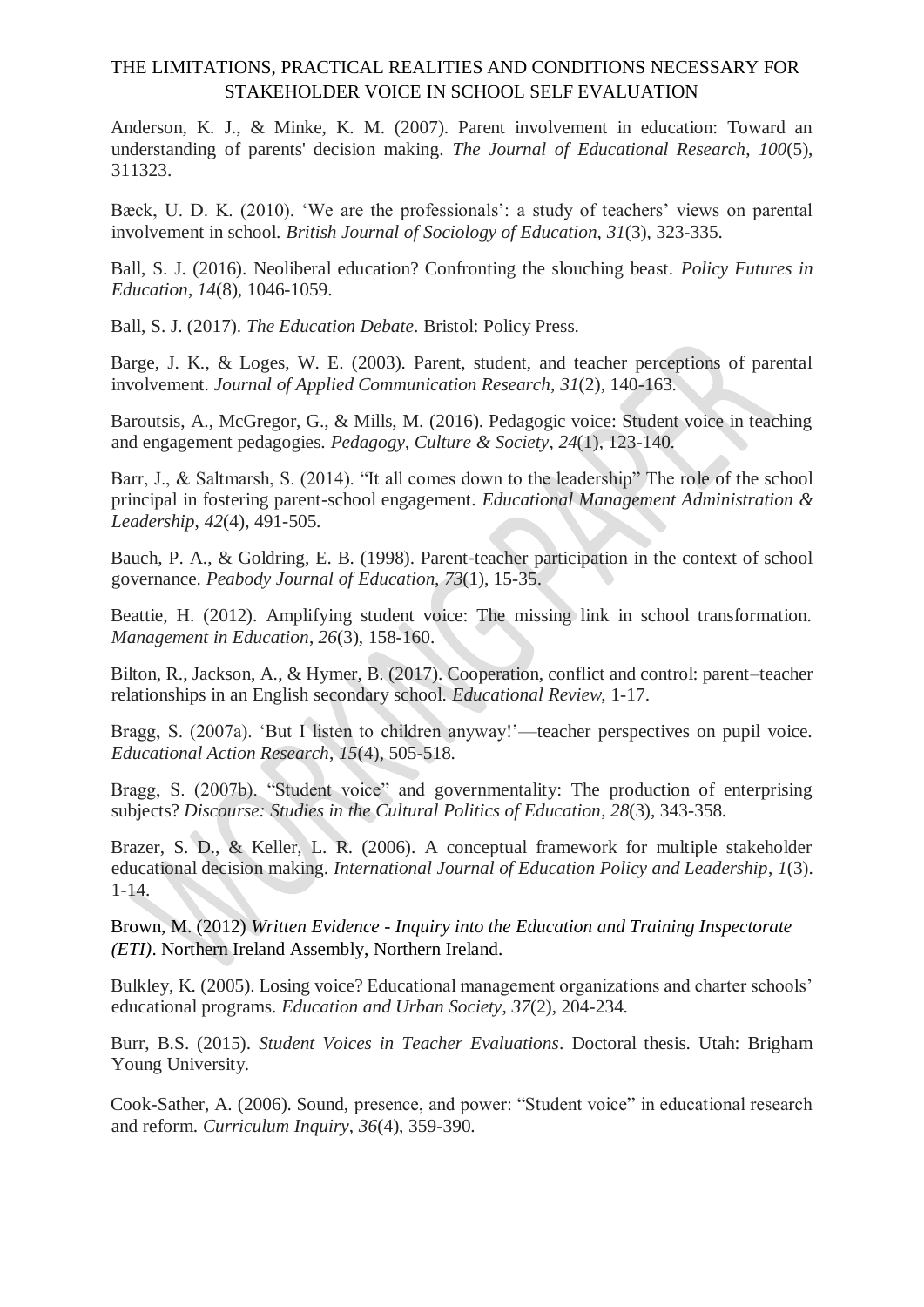Cooper, P. and McIntyre, D. (1996) *Effective Teaching and Learning.* Buckingham: Open University Press.

Crozier, G. (1998). Parents and schools: Partnership or surveillance? *Journal of Education Policy*, *13*(1), 125-136.

Crozier, G. (1999). Parental involvement: Who wants it? *International Studies in Sociology of Education*, *9*(3), 219-238.

Demetriou, H., & Wilson, E. (2010). Children should be seen and heard: The power of student voice in sustaining new teachers. *Improving Schools*, *13*(1), 54-69.

Devos, G. and Verhoeven, J. 2003. School self-evaluation, conditions and caveats: the case of

secondary schools. *Educational Management Administration & Leadership,* 31(4), pp.403420.

Dor, A., & Rucker-Naidu, T. B. (2012). Teachers' attitudes toward parents' involvement in school: Comparing teachers in the USA and Israel. *Issues in Educational Research*, *22*(3), 246262.

Dozza, L., & Cavrini, G. (2012). Perceptions of competence: how parents view teachers. *Procedia-Social and Behavioral Sciences*, *46*, 4050-4055.

Duma, M. A. N. (2013). The principals' views on parent participation in governance of rural schools. *Studies on Home and Community Science*, *7*(2), 99-107.

Ferguson, D. L., Hanreddy, A., & Draxton, S. (2011). Giving students voice as a strategy for improving teacher practice. *London Review of Education*, *9*(1), 55-70.

Fielding, M. (2001). Beyond the rhetoric of student voice: New departures or new constraints in the transformation of 21st century schooling? *Forum*, 43(2), 100-110.

Flutter, J. (2007). Teacher development and pupil voice. *The Curriculum Journal*, *18*(3), 343354.

Glover, D.A. (2015). *Student Participation in Decision-Making in Senior High Schools in Ghana*. Doctoral thesis. Sussex: University of Sussex.

Goodall, J., & Montgomery, C. (2014). Parental involvement to parental engagement: a continuum. *Educational Review*, *66*(4), 399-410.

Gordon, M. F., & Seahshore Louis, K. (2009). Linking parent and community involvement with student achievement: Comparing principal and teacher perceptions of stakeholder influence. *American Journal of Education*, 116(1), 1-31.

Guba, E.G. & Lincoln, Y.S. (1981) *Effective Evaluation: Improving the Usefulness of Evaluation Results through Responsive and Naturalistic Approaches*. San Francisco: Jossey-Bass

Hall, V. (2017a). A tale of two narratives: student voice—what lies before us? *Oxford Review of Education*, *43*(2), 180-193.

Hall, V. J. (2017b). Exploring teacher–student interactions: communities of practice, ecological learning systems–or something else? *Journal of Further and Higher Education*,*41*(2), 120-132.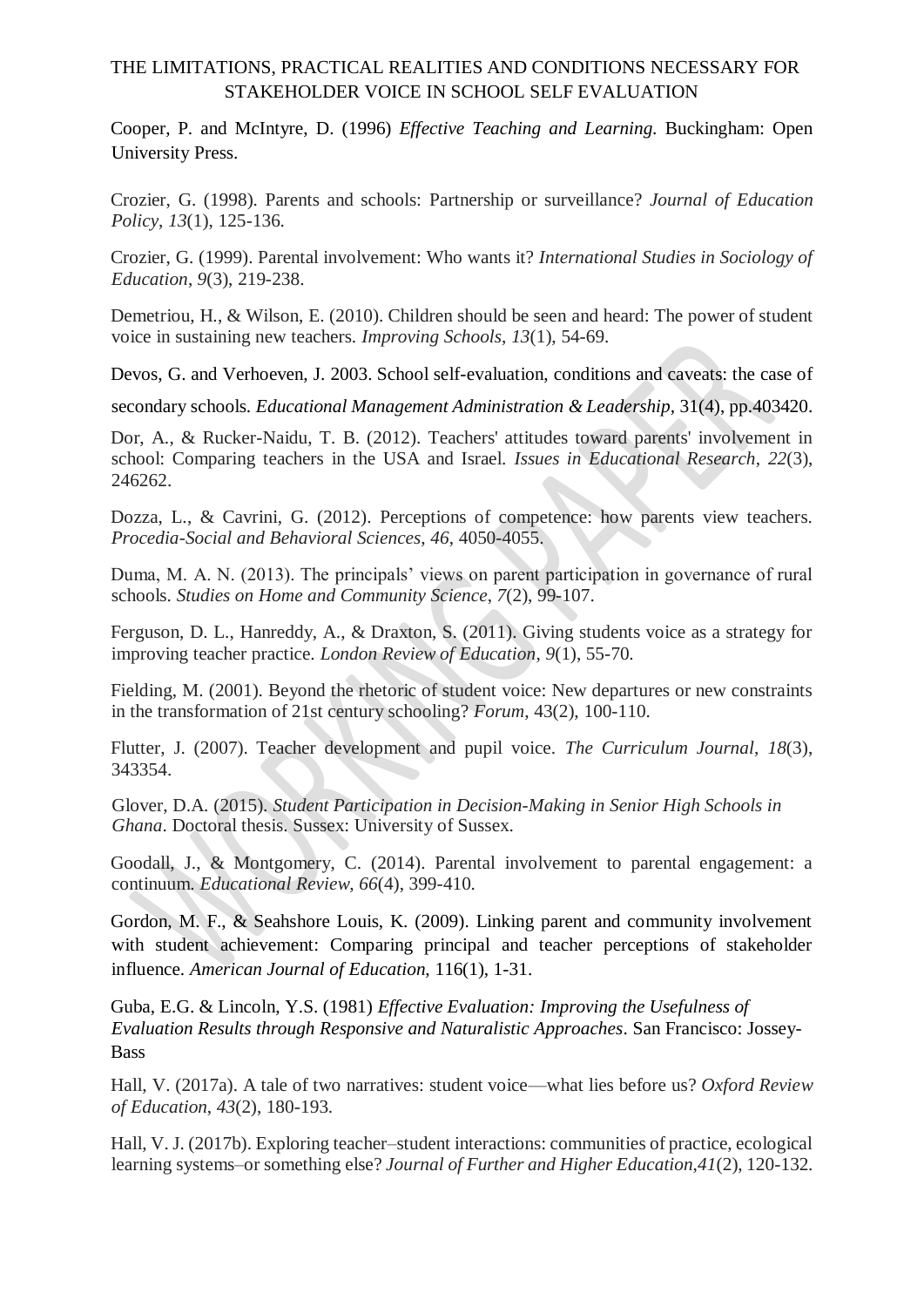Harris, A. and Goodall, J. 2008. Do parents know they matter? Engaging all parents in learning. *Educational Research*, 50(3), pp.277-289.

Harvey, L. 2006. Understanding quality, Section B 4.1-1 of introducing Bologna objectives and tools *IN:* Purser. L. (ed.), *EUA Bologna handbook: making Bologna work.* Brussels: European University Association*.* Available online at: [http://www.qualityresearchinternational.com/Harvey%20papers/Harvey%202006%20Unders](http://www.qualityresearchinternational.com/Harvey%20papers/Harvey%202006%20Understanding%20quality.pdf)  [tanding%20quality.pdf](http://www.qualityresearchinternational.com/Harvey%20papers/Harvey%202006%20Understanding%20quality.pdf) [\[](http://www.qualityresearchinternational.com/Harvey%20papers/Harvey%202006%20Understanding%20quality.pdf)Accessed 10 January 2017].

Harvey, L. 2005. A history and critique of quality evaluation in the UK. *Quality Assurance in Education*, 13(4), pp.263-276.

Harvey, L. 1997. Quality is not free! quality monitoring alone will not improve quality. *Tertiary Education and Management,* 3(2), pp.133-143.

Harvey, L. and Green, D. 1993. Defining quality. *Assessment and Evaluation in Higher Education,* 18, pp.8-35.

Harvey, L. and Knight, P. 1996. *Transforming higher education*. Buckingham: Open University Press. Available from:<http://www.eric.ed.gov/PDFS/ED418640.pdf> [Accessed 03 February 2017].

Hooge, E., T. Burns and H. Wilkoszewski (2012), "Looking Beyond the Numbers: Stakeholders and Multiple School Accountability", *OECD Education Working Papers*, No. 85, OECD Publishing.

Hoover-Dempsey, K. V., Walker, J. M., Jones, K. P., & Reed, R. P. (2002). Teachers involving parents (TIP): Results of an in-service teacher education program for enhancing parental involvement. *Teaching and Teacher Education*, *18*(7), 843-867.

Hornby, G., & Lafaele, R. (2011). Barriers to parental involvement in education: An explanatory model. *Educational Review*, *63*(1), 37-52.

Inglis, G. (2012). Reconstructing Parents' Meetings in Primary Schools: The Teacher as Expert, the Parent as Advocate and the Pupil as Self-Advocate. *CEPS Journal: Center for Educational Policy Studies Journal*, *2*(1), 83-103.

LaRocque, M., Kleiman, I., & Darling, S. M. (2011). Parental involvement: The missing link in school achievement. *Preventing School Failure*, *55*(3), 115-122.

Lawson, M. A. (2003). School-family relations in context: Parent and teacher perceptions of parent involvement. *Urban Education*, *38*(1), 77-133.

Leaton Gray, S. (2013). The 'Big Society', Education and Power. *Power and Education*, *5*(3), 248-261.

Lodge, C. (2005). From hearing voices to engaging in dialogue: Problematising student participation in school improvement. *Journal of Educational Change*, *6*(2), 125-146.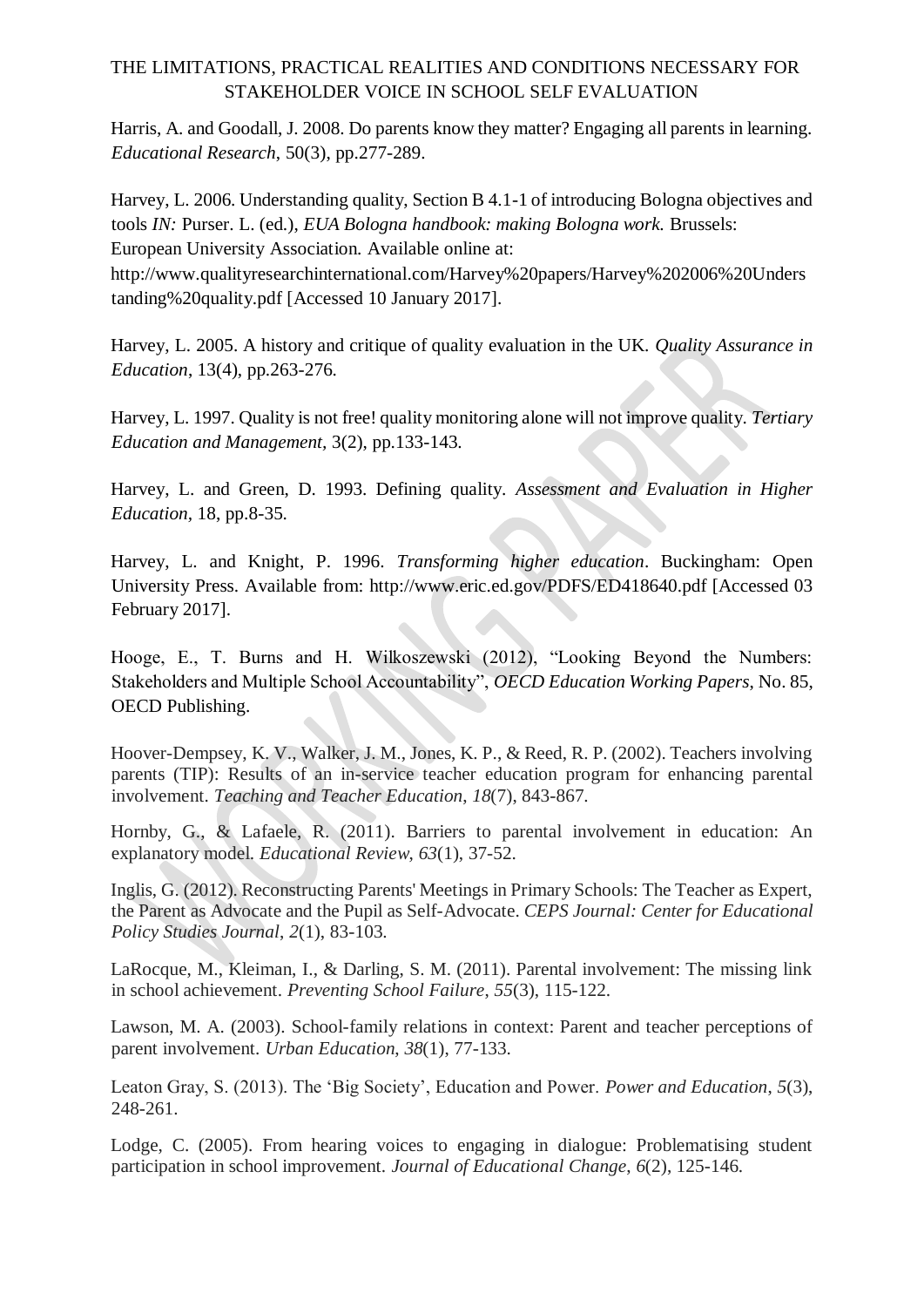Lodge, C. (2008). Engaging student voice to improve pedagogy and learning: An exploration of examples of innovative pedagogical approaches for school improvement. *International Journal of Pedagogies and Learning*, *4*(5), 4-19.

Gunter, H., & Thomson, P. (2007). Learning about student voice. *Support for Learning*, *22*(4), 181-188.

Harris, A., & Goodall, J. (2008). Do parents know they matter? Engaging all parents in learning. *Educational Research*, *50*(3), 277-289.

Harvey, L. 1997. Quality is not free! quality monitoring alone will not improve quality. *Tertiary* 

*Education and Management,* 3(2), 133-143.

Harvey, L. and Green, D. 1993. Defining quality. *Assessment and Evaluation in Higher* 

*Education,* 18, 8-35.

Harvey, L. and Knight, P. 1996. *Transforming higher education*. Buckingham: Open

University Press. Available from:<http://www.eric.ed.gov/PDFS/ED418640.pdf> [Accessed

12 December 2011].

James, C., Connolly, M., Brammer, S., Fertig, M., James, J., & Jones, J. (2014). A comparison of the governing of primary and secondary schools in England. *School Leadership & Management*, *34*(2), 104-119.

Keddie, A. (2015). Student voice and teacher accountability: Possibilities and problematics. *Pedagogy, Culture & Society*, *23*(2), 225-244.

Leren, T. H. (2006). The importance of student voice. *International Journal of Leadership in Education*, *9*(4), 363-367.

Lewis, R., & Burman, E. (2008). Providing for student voice in classroom management: teachers' views. *International Journal of Inclusive Education*, *12*(2), 151-167.

Lodge, C. (2005). From hearing voices to engaging in dialogue: Problematising student participation in school improvement. *Journal of Educational Change*, *6*(2), 125-146.

Martin, J., & Vincent, C. (1999). Parental voice: An exploration. *International Studies in Sociology of Education*,*9*(2), 133-154.

McIntyre, D., Pedder\*, D., & Rudduck, J. (2005). Pupil voice: comfortable and uncomfortable learnings for teachers. *Research Papers in Education*, *20*(2), 149-168.

McKenna, M. K., & Millen, J. (2013). Look! Listen! Learn! Parent narratives and grounded theory models of parent voice, presence, and engagement in K-12 education. *School Community Journal*, *23*(1), 9.

Mitra, D.L. (2004). Student voice in school reform: Reframing student-teacher relationships. *McGill Journal of Education*, 38(2), 289-304

Mitra, D. L. (2006). Youth as a bridge between home and school: Comparing student voice and parent involvement as strategies for change. *Education and Urban Society*, 38(4), 455-480.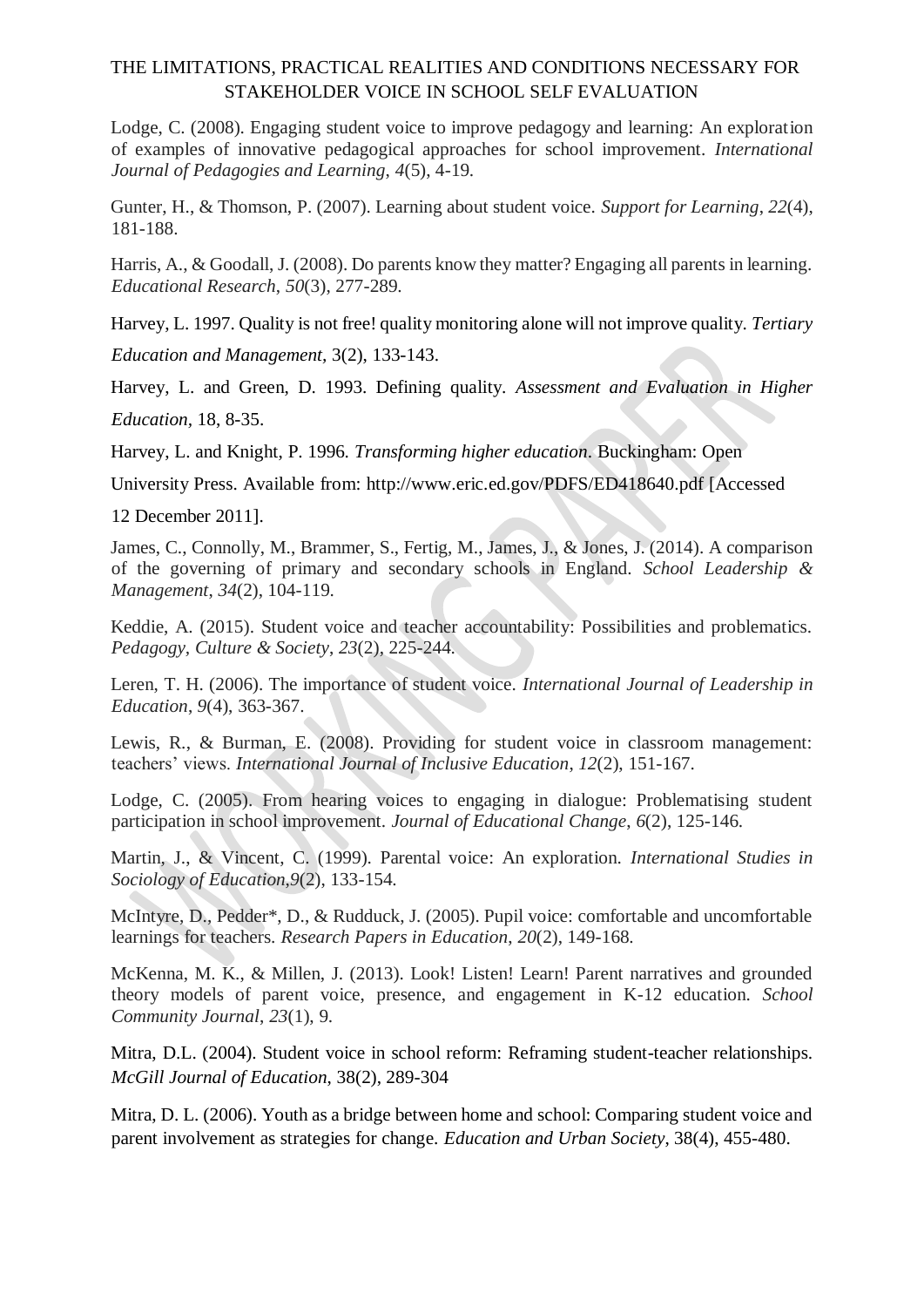Mitra, D. L. (2008). Balancing power in communities of practice: An examination of increasing student voice through school-based youth–adult partnerships. *Journal of Educational Change*, *9*(3), 221.

Moore, A., Edwards, G., Halpin, D., & George, R. (2002). Compliance, resistance and pragmatism: The (re) construction of schoolteacher identities in a period of intensive educational reform. *British Educational Research Journal*, *28*(4), 551-565.

Murray, K. W., Finigan-Carr, N., Jones, V., Copeland-Linder, N., Haynie, D., & Cheng, T. L. (2014). Barriers and facilitators to school-based parent involvement for parents of urban public middle school students. *SAGE Open,* 4*,* 1–12.

Ni, Y., Yan, R., & Pounder, D. (2017). Collective leadership: Principals' decision influence and the supportive or inhibiting decision influence of other stakeholders. *Educational Administration Quarterly*, 1-31.

Page, D. (2015). The visibility and invisibility of performance management in schools. *British Educational Research Journal*, *41*(6), 1031-1049.

Page, D. (2016). Understanding performance management in schools: A dialectical approach. *International Journal of Educational Management*, *30*(2), 166-176.

Page, D. (2017). Conceptualising the surveillance of teachers. *British Journal of Sociology of Education*, 38(7), 991-1006.

Pearce, T. C., & Wood, B. E. (2016). Education for transformation: an evaluative framework to guide student voice work in schools. *Critical Studies in Education*, 1-18.

Pérez-Expósito, L. (2015). Scope and quality of student participation in school: Towards an analytical framework for adolescents. *International Journal of Adolescence and Youth*, 20(3), 346-374.

Povey, J., Campbell, A. K., Willis, L. D., Haynes, M., Western, M., Bennett, S., ... & Pedde, C. (2016). Engaging parents in schools and building parent-school partnerships: The role of school and parent organisation leadership. *International Journal of Educational Research*, *79*, 128-141.

Ranson, S., Farrell, C., Peim, N., & Smith, P. (2005). Does governance matter for school improvement? *School Effectiveness and School Improvement*, *16*(3), 305-325.

Ravn, B. (1998). Involving Parents in School Decision-making: Formal and Informal Parental Involvement in School. *Childhood Education*, *74*(6), 375-377.

Rapp, N., & Duncan, H. (2012). Multi-Dimensional Parental Involvement in Schools: A Principal's Guide. *International Journal of Educational Leadership Preparation*, *7*(1), 1-14.

Roberts, A., & Nash, J. (2009). Enabling students to participate in school improvement through a Students as Researchers programme. *Improving Schools*, *12*(2), 174-187.

Robertson, J. (2017). Rethinking Learner and Teacher Roles: Incorporating Student Voice and Agency into Teaching Practice. *Journal of Initial Teacher Inquiry*, 3, 41-44.

Robinson, C., & Taylor, C. (2007). Theorizing student voice: Values and perspectives. *Improving schools*, *10*(1), 5-17.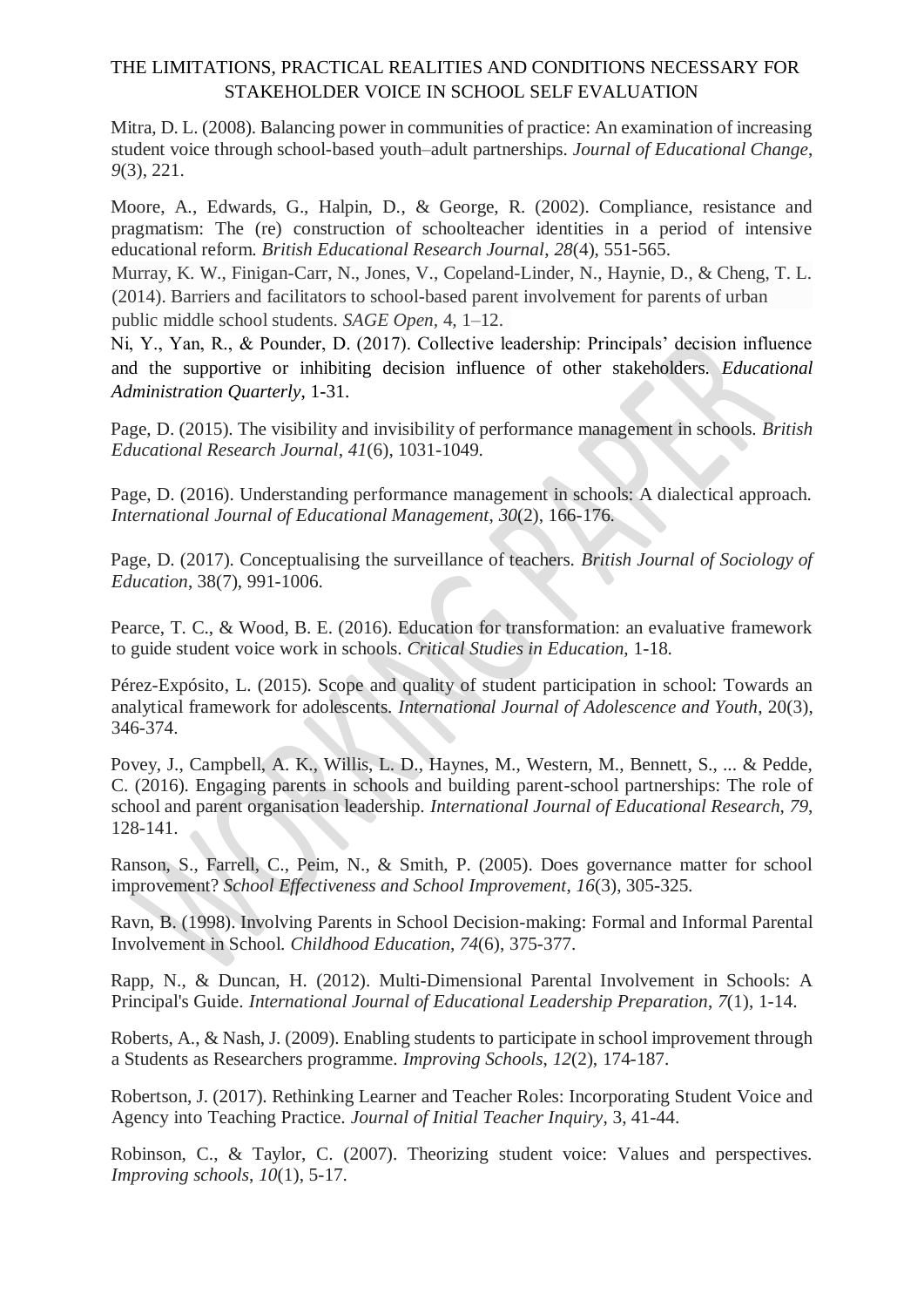Robinson, C., & Taylor, C. (2012). Student voice as a contested practice: Power and participation in two student voice projects. *Improving Schools*, *16*(1), 32-46.

Rudduck, J. (2006). The past, the papers and the project. *Educational Review*, *58*(2), 131-143.

Rudduck, J., & Fielding, M. (2006). Student voice and the perils of popularity. *Educational Review*, *58*(2), 219-231.

Sellman, E. (2009). Lessons learned: Student voice at a school for pupils experiencing social, emotional and behavioural difficulties. *Emotional and Behavioural Difficulties*,*14*(1), 33-48. Skerritt, C. (2017). *'Twin dimensions of the reform agenda': a socio-cultural analysis of Irish migrant teachers' experiences and perceptions of autonomy and accountability in the English education system*. Masters thesis. London: Institute of Education, University College London. Sliwka, A., & Istance, D. (2006). Parental and stakeholder 'voice' in schools and systems. *European Journal of Education*, *41*(1), 29-43.

Smith, J., Wohlstetter, P., Kuzin, C. A., & De Pedro, K. (2011). Parent involvement in urban charter schools: New strategies for increasing participation. *School Community Journal*, *21*(1), 71-94.

Smyth, J. (2006a). 'When students have power': student engagement, student voice, and the possibilities for school reform around 'dropping out' of school. *International Journal of Leadership in Education*, *9*(4), 285-298.

Smyth, J. (2006b). Educational leadership that fosters 'student voice'. *International Journal of Leadership in Education*, *9*(4), 279-284.

Tveit, A. D. (2009). A parental voice: parents as equal and dependent–rhetoric about parents, teachers, and their conversations. *Educational Review*, *61*(3), 289-300.

Ule, M., Živoder, A., & du Bois-Reymond, M. (2015). 'Simply the best for my children': patterns of parental involvement in education. *International Journal of Qualitative Studies in Education*, *28*(3), 329-348.

Vincent, C., & Martin, J. (2000). School-based parents' groups-a politics of voice and representation? *Journal of Education Policy*, *15*(5), 459-480.

Westergård, E. (2007). Do teachers recognise complaints from parents, and if not, why not? *Evaluation & Research in Education*, *20*(3), 159-178.

Whitty, G., & Wisby, E. (2007). Whose voice? An exploration of the current policy interest in pupil involvement in school decision‐making. *International Studies in Sociology of Education*, *17*(3), 303-319tt.

Woolner, P., Hall, E., Wall, K., & Dennison, D. (2007). Getting together to improve the school environment: User consultation, participatory design and student voice. *Improving Schools*, *10*(3), 233-248.

Xaba, M. I., & Nhlapo, V. A. (2014). Principals' views on challenges of their school governance roles. *Africa Education Review*, *11*(3), 424-444.